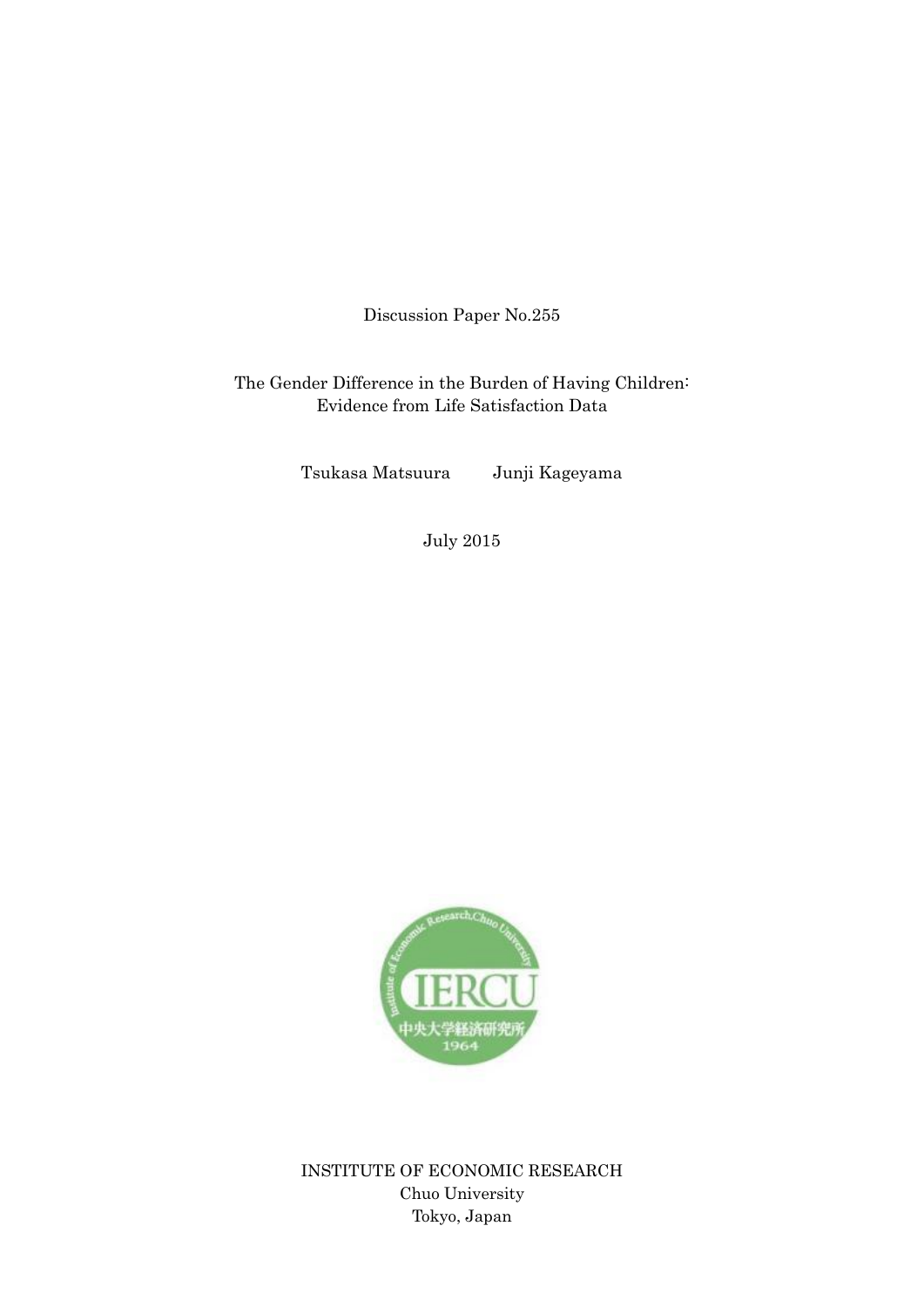# The Gender Difference in the Burden of Having Children: Evidence from Life Satisfaction Data

Tsukasa Matsuura†and Junji Kageyama‡

## Abstract

This paper uses life satisfaction data from World and European Integrated Values Survey 1981–2008 and analyzes the gender difference in the relationship between the number of children and life satisfaction across welfare regimes. In doing so, we identify the gender difference in the parenting burden. Our results show that the gender with higher parenting costs, generally women, obtain lower satisfaction from having children. In particular, we find that the women's disadvantage in life satisfaction is smaller in social democratic and liberal counties where extensive childcare supports are provided. We also find that the opposite is true in developing countries and NIEs in which public childcare supports are not widely available.

# Keywords: Life Satisfaction, Ideal Number of Children, Gender Difference, Welfare Regime

JEL Classification Number: J13, J16, I31

-

<sup>†</sup> Associate Professor, Department of Economics, Chuo University; t-matsu@tamacc.chuo-u.ac.jp

<sup>‡</sup> Associate Professor, Department of Economics, Meikai University, and Department of Demography, University of California, Berkeley; kagejun@meikai.ac.jp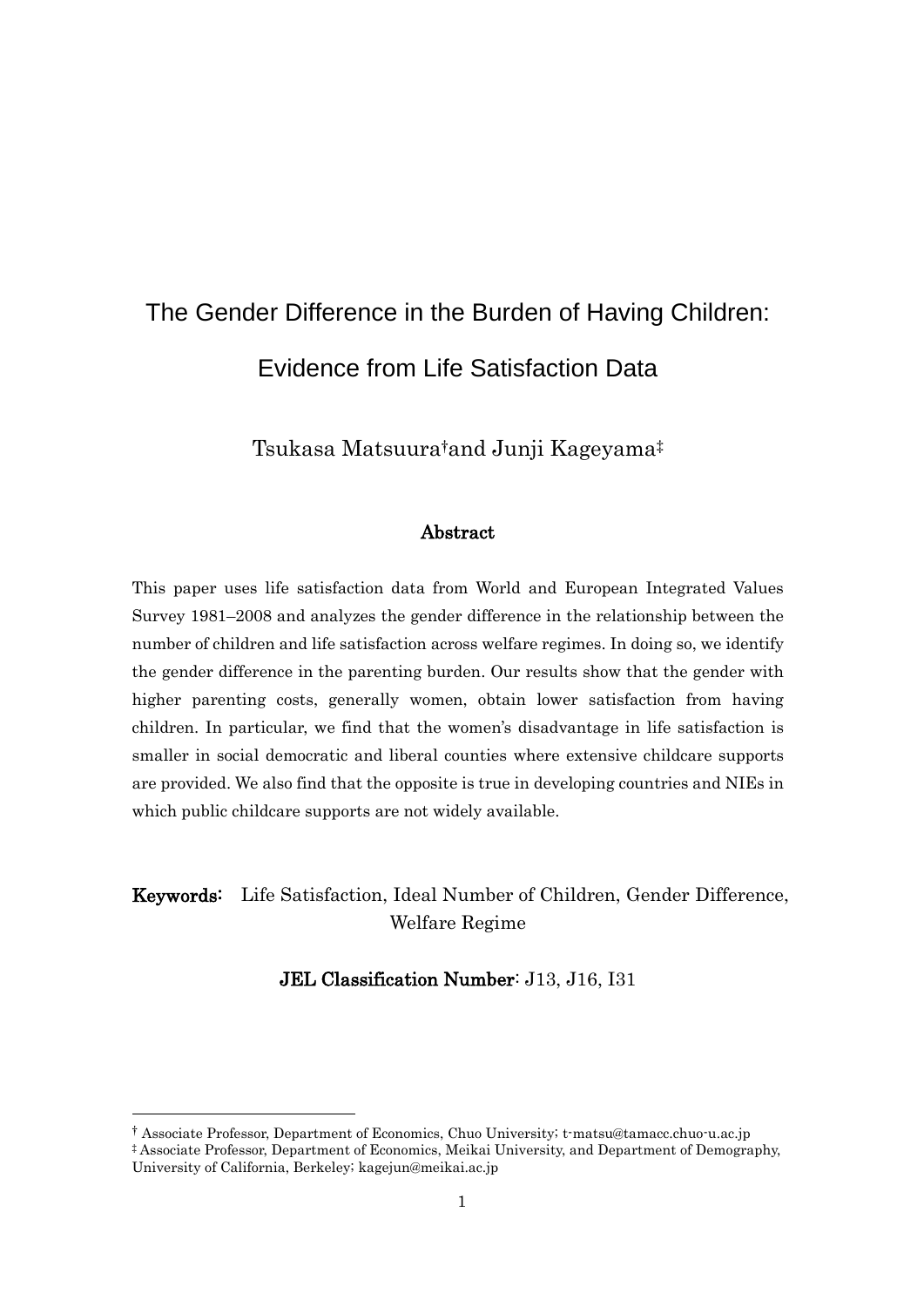#### 1. Introduction

-

The primary purpose of this paper is to assess the difference in parenting costs between women and men. In this regard, while a large body of theoretical research exists (e.g., Becker 1960, Becker and Lewis 1973), few empirical analyses have been conducted. One reason for this deficit may be that directly defining parenting costs is difficult because they involve opportunity costs and various other costs.

To fill this gap, this paper uses life satisfaction data and analyzes the relationship between the number of children and life satisfaction separately for women and men. More specifically, this paper first develops a simple theoretical model based on a Nash bargaining model that assumes that parenting costs differ between women and men, and illustrates the correlation between the gender difference in the effect of having children on life satisfaction and the gender difference in parenting costs. In particular, the theoretical model demonstrates that, when parenting costs differ for women and men, the optimal number of children differs for each gender.

Then, using life satisfaction data from World and European Integrated Values Survey 1981–2008, Wave  $1-5$  (WVS 2009, EVS 2011), it compares how the gender difference in parenting costs varies for each welfare regime. In welfare regimes where the burden of parenting is relatively high for women, having children likely lowers women's satisfaction more than men's satisfaction. The empirical analyses employ the following two approaches. First, defining the percentage of people who have more children than their ideal number as the ratio of individuals with excess births (REB), we demonstrate that, in welfare regimes where a large gender difference in the parenting costs exists, the gender difference in REB is high. Second, using regression method, we estimate the impact of the number of children on life satisfaction across countries separately for women and men. Previous studies comparing the gender difference were limited to single-country analyses<sup>1</sup> and did not make international comparisons.

It is worth nothing that, in this type of analyses, endogeneity is a major issue. Regressing life satisfaction on the number of children would potentially capture the reverse causal effect of life satisfaction on the number of children. To address this issue, Stanca (2012) added the ideal number of children as an independent variable to control for the endogeneity. However, this method is not a perfect solution because the ideal number of children is also an endogenous variable that potentially depends on life

<sup>&</sup>lt;sup>1</sup>Matsuura (2007) is one study that analyzed the impact of the number of children on satisfaction levels using data from one country. The study found that the number of children affects life satisfaction levels negatively for women and positively for men. The hypothesis that the burden of educating children differs between women and men is presented as an explanation.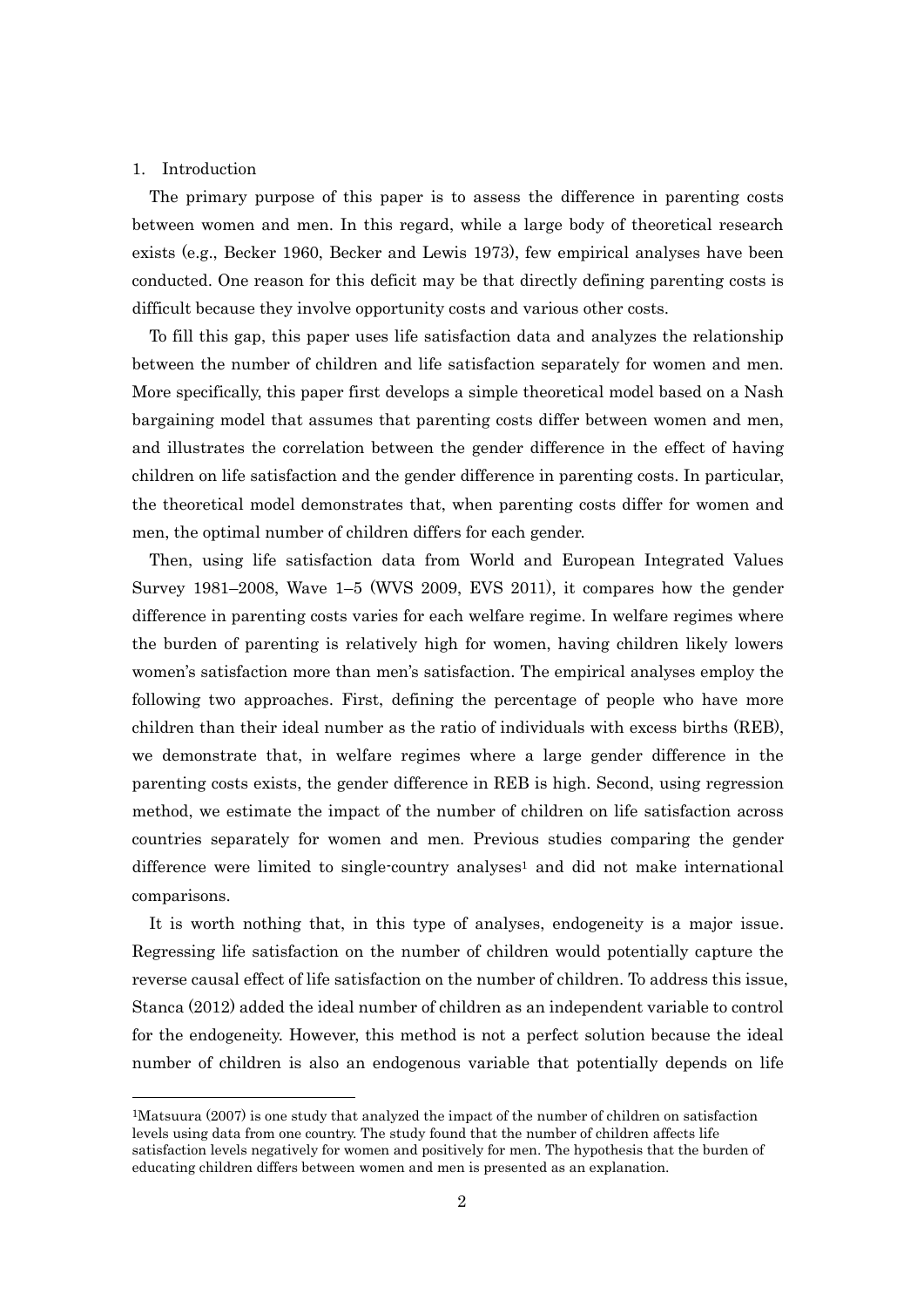satisfaction. Therefore, this paper employs the instrumental variable method using the birth rate as an instrumental variable.

The rest of the paper is organized as follows. The next section reviews previous studies. Section 3 develops a theoretical model using a Nash bargaining model to obtain testable hypotheses. Section 4 discusses the empirical strategies and Section 5 tests the derived hypotheses. The results demonstrate that the number of children has a different effect for women and men. In particular, the results show that the impact of the number of children on life satisfaction for women and men varies across countries because of the variability in the gender differences in parental costs. Section 6 concludes.

#### 2. Previous Studies

While research on subjective wellbeing is relatively new in economics, it is well established in the field of sociology. This trend partly explains why research that analyzes the relationship between children and life satisfaction is more prevalent in sociology and related fields than in economics. White and Edwards (1990) investigated whether parents' satisfaction with marriage increases after their children have grown up and left home. This question relates to the hypothesis known as the "U-shaped curve of marital satisfaction." Briefly, the supposition is that marital satisfaction declines for some time after couples get married but increases again after their children leave home. In addition, McLanahan and Sorensen (1985) analyzed data from the Panel Study of Income Dynamics (PSID) to investigate whether parents' life satisfaction increases when their children leave home. McLanahan and Adams (1987) found lower levels of life satisfaction and wellbeing among parents whose children were living together with them. In particular, the satisfaction levels of mothers were low relative to those of fathers; economic and time constraints were given as the reasons. Yet, none of these studies controls for variables such as income or working hours. One example of prior research in the field of economics that analyzed the relationship between children and satisfaction levels is Tao (2005), which analyzed the relationship between the number of children and marital satisfaction using data from Taiwan.

To control for unobserved factors such as an individual's temperament, Kohler et al. (2005) used data on twins in Denmark to analyze the effects that marriage and children have on an individual's wellbeing. The authors found that the wellbeing of both the father and the mother increases with the first child and that fathers' wellbeing increases more when the first child is a boy than when the first child is a girl.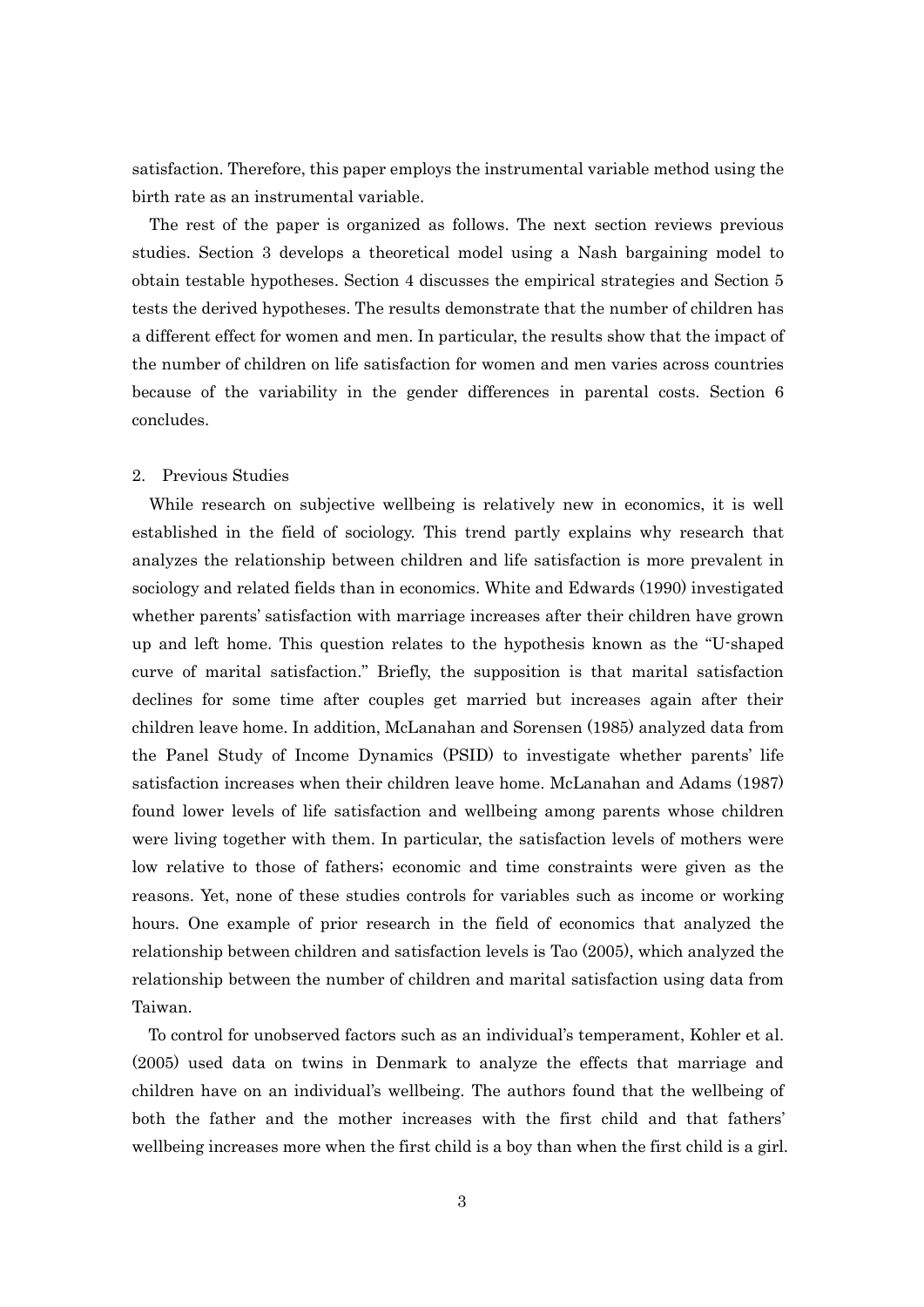For the second and subsequent children, the wellbeing of mothers is negatively affected by the number of children but also has no impact on the wellbeing of fathers.

The study that is closest to the concerns of the present paper is Margolis and Myrskyla (2011). They used the World Values Survey (WVS) to study the relationship between the number of children and life satisfaction across countries and across welfare regimes, and found that women experience higher levels of stress from having children and that unmarried individuals experience more stress than married individuals. Moreover, they found no significant correlation between the number of children and life satisfaction among older parents. Whereas they covered similar themes and used the same data as the present study, they differs from the present study in that it did not compare women and men in each welfare regime.

Stanca (2012) also used the same WVS data as in the present study to analyze the relationship between children and life satisfaction in 94 countries. Novel aspects of the Stanca's study include its distinction between financial satisfaction and non-financial satisfaction and its consideration of endogeneity. Stanca found that children have a negative impact on financial satisfaction but a positive impact on non-financial satisfaction. However, Stanca did not consider differences between women and men and did not analyze different welfare regimes.

Hansen (2012) conducted a survey of approximately 30 studies to analyze the relationship between children and life satisfaction and presented the following findings. Although it was often considered that people without children were less happy, the empirical evidence suggests that individuals with no children have higher levels of life satisfaction. However, most of the studies reviewed in Hansen (2012) analyzed only developed countries.

#### 3. Theory and Hypotheses

To examine the gender differences in parental costs, we employ an economic framework. The utility and costs that accrue from having children are formulated as follows. The utility obtained by women and men from the number of children  $n$  is defined as  $U^m(n)$  and  $U^f(n)$  where the superscripts indicate the gender. We assume that the utility is increasing in the number of children but at a diminishing rate, i.e.,

$$
dU^{m}(n)/dn > 0, \quad d^{2}U^{m}(n)/dn^{2} < 0, \quad dU^{f}(n)/dn > 0, \quad d^{2}U^{f}(n)/dn^{2} < 0
$$
 (1)

On the other hand, parenting costs for women and men,  $c<sup>f</sup>$  and  $c<sup>m</sup>$ , which are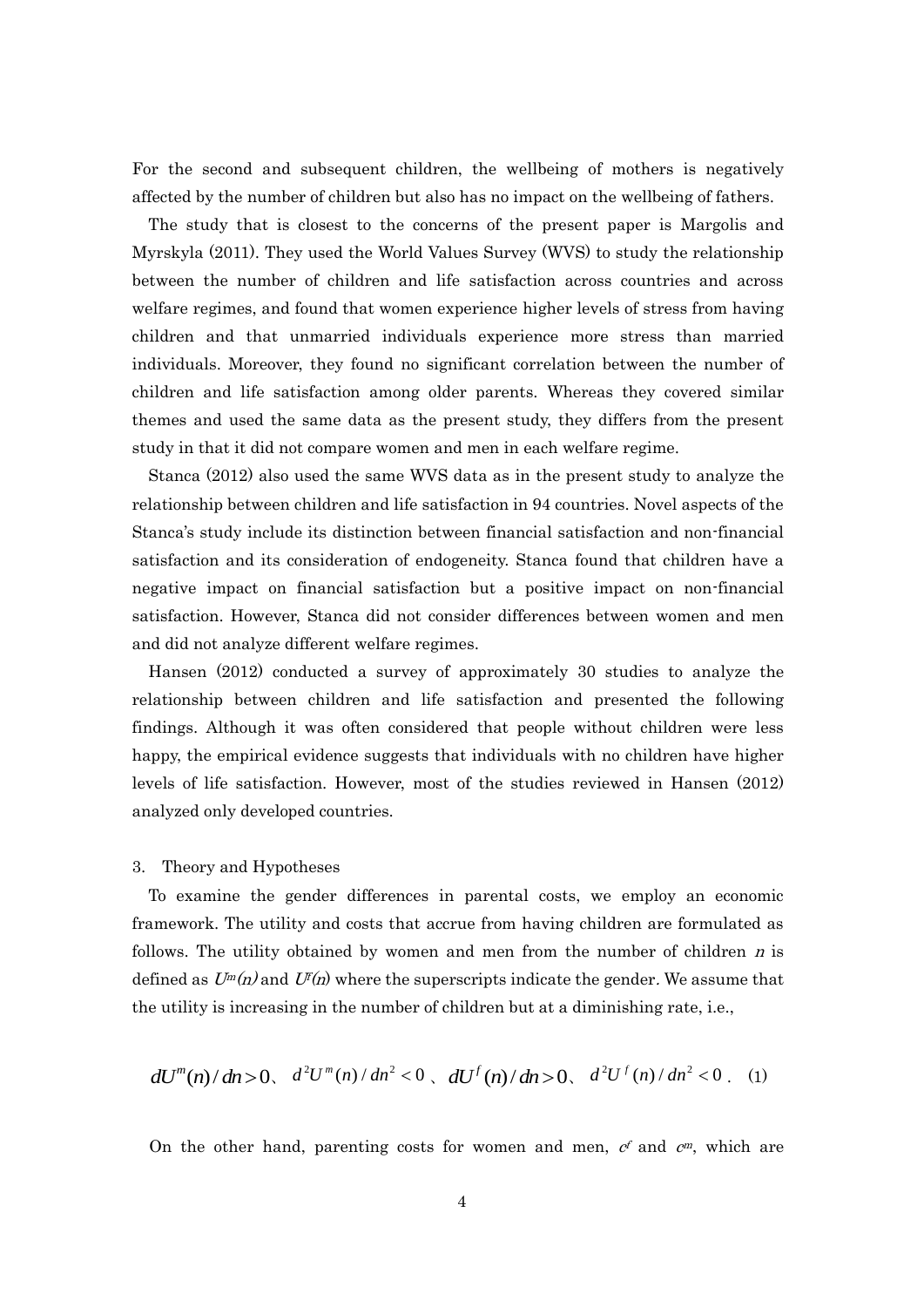measured at the utility term and assumed independent of  $n$ , include opportunity costs and other costs involved with having children, such as the loss of leisure time and of time needed to purchase other assets. Leibenstein (1974) identified three basic sources of utility from having children: consumption utility, old age security, and labor utility. He postulated that having children results in increases in both direct costs, such as expenses associated with childrearing and education, and indirect costs, such as opportunity costs—things parents could have gained if they had not had any children. Leibenstein (1974) theoretically illustrated how the ideal number of children is determined based on the literature of household financial behavior. However, it is empirically impossible to calculate each type of parental costs with great accuracy.

In this study, we define the net of utility gained from having children and the costs generated by rearing children as pure utility, NU, such that

$$
NUm = Um(n) - cmn
$$
 (2)  

$$
NUf = Uf(n) - cfn
$$
 (3)

Subsequently, an individual's optimal number of children is determined by maximizing equations  $(2)$  and  $(3)$  and given by

$$
\frac{dU^{m}(n)}{dn} = c^{m} \t (4)
$$

$$
\frac{dU^{f}(n)}{dn} = c^{f} \t (5)
$$

These equations demonstrate that the optimal number of children declines as the cost of children rises. By setting the optimal number of children for a man as  $n^{m^*}$  and the optimal number of children for a woman as  $n^{t*}$ , we obtain the relationship:

If 
$$
c^m < c^f
$$
, then  $n^m \cdot > n^f \cdot (6)$ 

Now, to incorporate the dimension that the actual number of children is a joint decision of the couple, assume that the actual number of children is determined by a Nash bargaining solution, which can be obtained by differentiating the following formula with respect to  $n^2$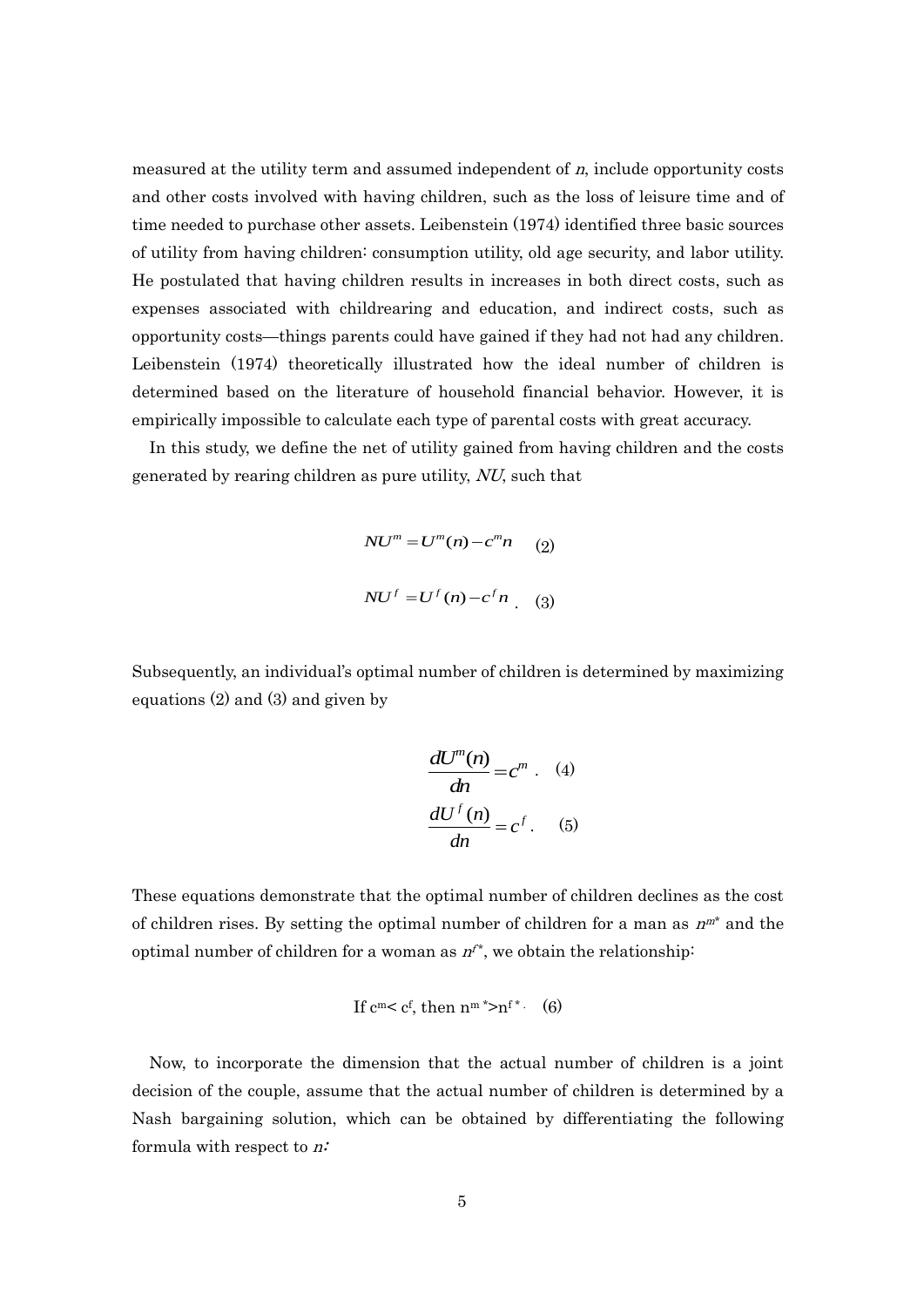$$
Fam(n) = (U^{m}(n) - c^{m}n)^{\alpha} (U^{f}(n) - c^{f}n)^{1-\alpha}.
$$
 (7)

where  $0<\alpha<1$  represents the bargaining power between women and men. In this manner, we obtain the optimal number of children for a couple,  $n^*$ . With the assumption of equation (6), we obtain the relationship:

$$
n^{m\,*>}n^*\textgt{n}^{\mathfrak{f}\,*}.\quad \ (8)
$$

for any α.

Note that a couple's actual number of children is not necessarily equal to their optimal number of children. This is because, first, achieving the optimal number of children in an instant is obviously impossible. Therefore, the current number of children is likely not the household's optimal number of children  $n^*$ , especially, for younger couples. Second, physiological capabilities play an important role for having children. Third, reproductive outcomes are stochastic. Thus, the actual number can be either greater or smaller than the optimal number, and once it is greater, the number of children cannot decrease.

Nevertheless, we can later use the actual number of children for testing equation (8). To do this, define the percentage of individuals whose current number of children is higher than their ideal number of children as the ratio of individuals with excess births (REB) separately for women and men in each country. Then, we can expect that

Proposition 1: Comparing women and men in the same country, the higher are parenting costs, the greater is the REB.

In addition, together with the assumption (6), equations (4) and (5) demostrate that, for the actual number of children  $n<sub>r</sub>$ , the effect of children on the utility for women and men is expressed as

If 
$$
c^m < c^f
$$
, then  $\frac{dN U^n(n)}{dn} \bigg|_{n \to i} > \frac{dN U^f(n)}{dn} \bigg|_{n \to i}$ . (9)

Then, assuming that life satisfaction reflects pure utility, NU, we can expect that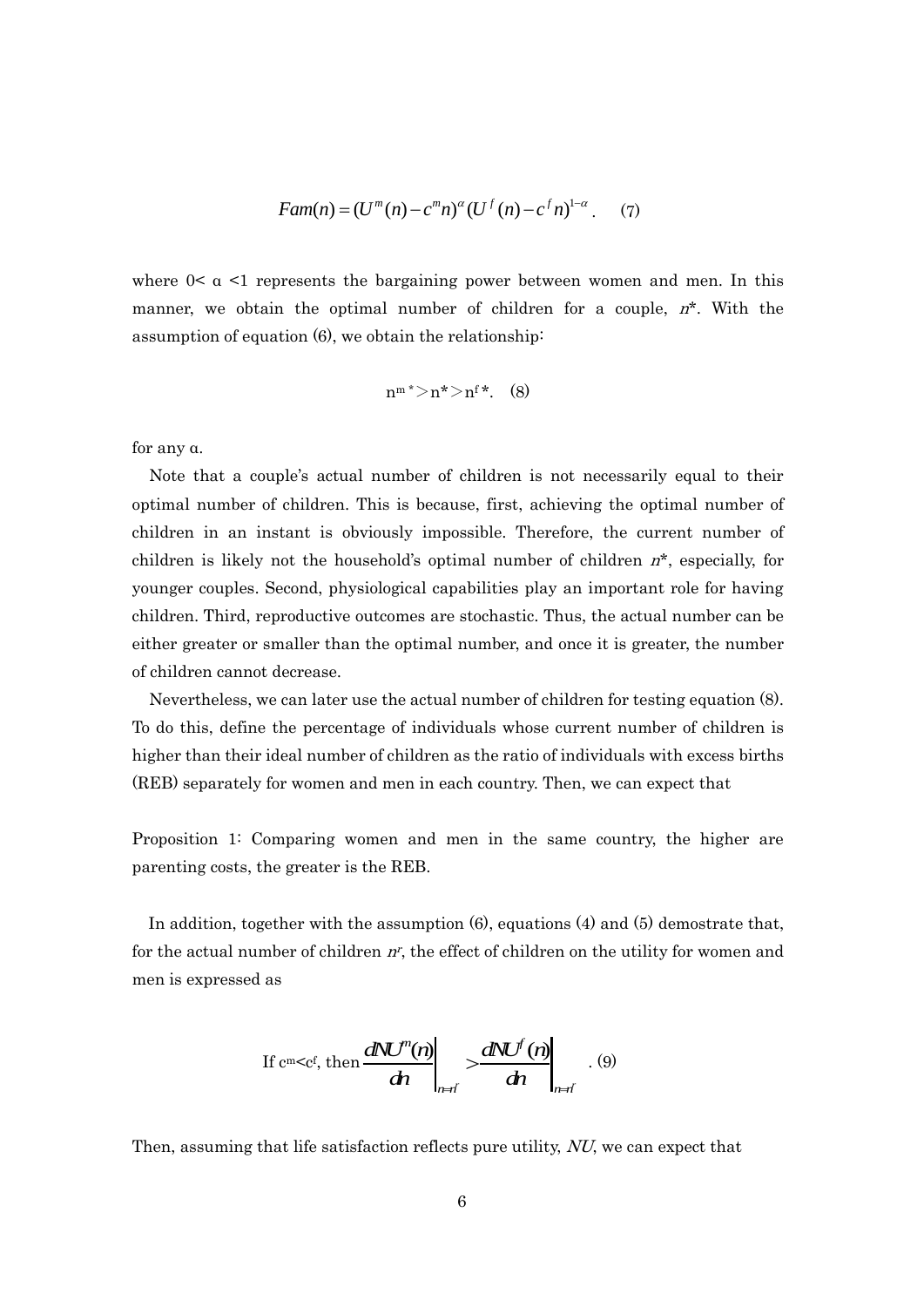Proposition 2: Comparing women and men in the same country, the higher are parenting costs, the lower is the level of life satisfaction.

We now direct attention to the gender difference in parenting costs across countries. More specifically, following the view put forward by Esping-Andersen (1990) and McDonald (2000) that the status of women varies across welfare regimes, we divide the sample using welfare regimes and analyze the gender differences in the REF and in the effect of the number of children on life satisfaction. Hypotheses we test are:

- Hypothesis 1: A more traditional family system in a country results in a greater childcare burden for women; therefore, women's REB is higher than that of men.
- Hypothesis 2: A more traditional family system in a country results in a greater childcare burden for women; therefore, the impact of children on life satisfaction is lower for women than for men.

#### 4. Empirical Strategies and Data

To test the hypotheses obtained in the previous section, we conduct an ordered probit analysis, employing life satisfaction as the dependent variable and the number of children as the main independent variable. We are particularly interested in the gender difference in the coefficient of the number of children. Thus, we either regress separately for women and men or incorporate the gender dummy with the interaction term.

To perform the regression analysis, we also divide the sample by welfare regimes. We expect that, in welfare regimes where women have a high status, the burden of parenting is shared relatively equally between women and men. This empirical strategy enables us to examine the gender difference in the subjective burden of parenting across welfare regimes.

With respect to the classification of welfare regimes, we follow Esping-Andersen (1990), in which developed countries are divided into liberal, conservative, and social democratic countries. When classifying the welfare state regimes of Western nations, Esping-Andersen designated the United States, the United Kingdom, and Canada as liberal; Germany, Australia, France, and Italy as conservative; and the Scandinavian countries as social democratic. Esping-Andersen introduced the concept of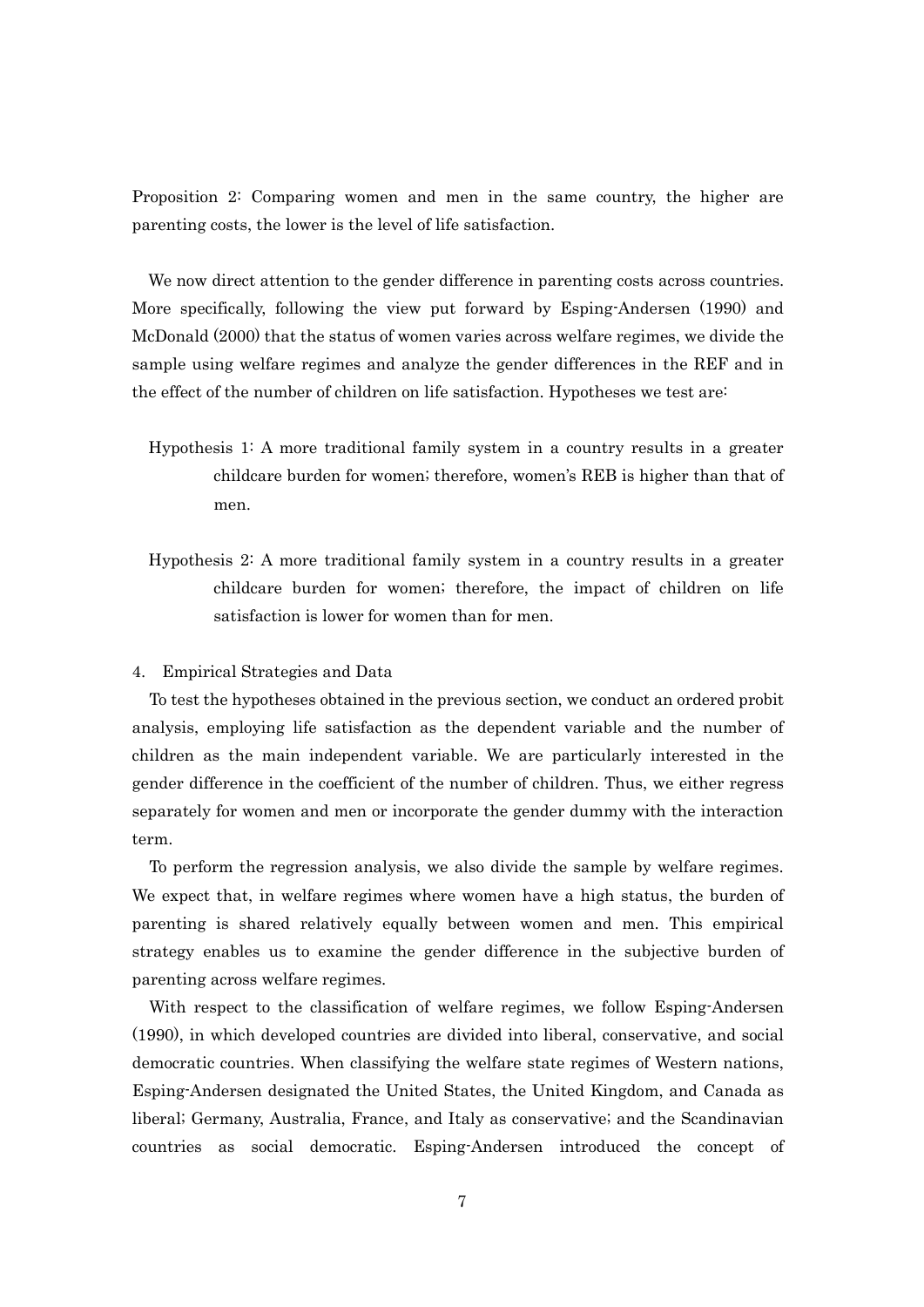"externalization," whereby the market increasingly provided resources for childcare and education—traditionally provided by the family—and set out social democracy, liberalism, and conservatism as the order of progress in this direction. The externalization and commercialization of childcare and educational services result in a lessening of the burden imposed by these services for women. Furthermore, McDonald (2000) argued that a country with a more traditional family system has a lower birth rate.

Regarding the specific country classifications, this paper follows quite closely the classification used by Margolis and Myrskyla (2011), which was based on the Esping-Andersen framework. However, although they distinguish between southern European and conservative nations, we treat southern European countries as conservative in accordance with Esping-Andersen's treatment. We also include in our sample the categories of former communist nations, newly industrialized economies (NIEs),<sup>2</sup> and developing countries. Although Margolis and Myrskyla (2011) classified South Korea and Taiwan (both NIEs) as developing countries, their birth rates and economic environments were different from those of other developing countries, even in the 1980s. NIEs are also particularly interesting from the research perspective of this paper because of their shared characteristics. They belong to the same East Asian cultural sphere with a traditional family system; they have achieved rapid economic growth and they have very low birth rates.

Classifying with welfare regimes has a technical advantage as well. This is because welfare regimes can control cultural differences, which would potentially explain much of the variation in levels of satisfaction among countries. An ideal solution is to use panel data. However, since the available data are limited, we control for latent factors that could affect life satisfaction and the number of children using welfare regimes.

Next, to address the endogeneity problem of reverse causality running from life satisfaction to the number of children, we later use the instrumental variable method, employing crude birth rate (CBR) as an instrumental variable. While CRB is expected to positively correlate with the number of children, there is no reason to expect any relationship between CBR and life satisfaction. Therefore, it is a suitable instrumental variable.

In previous studies, Stanca (2012) used the ideal number of children to address endogeneity. However, the ideal number of children is not suitable as an instrumental variable in the present study because, as presented in the theoretical model, the ideal number of children is simultaneously determined with life satisfaction and thus

-

<sup>2</sup> Hong Kong, Singapore, South Korea, and Taiwan.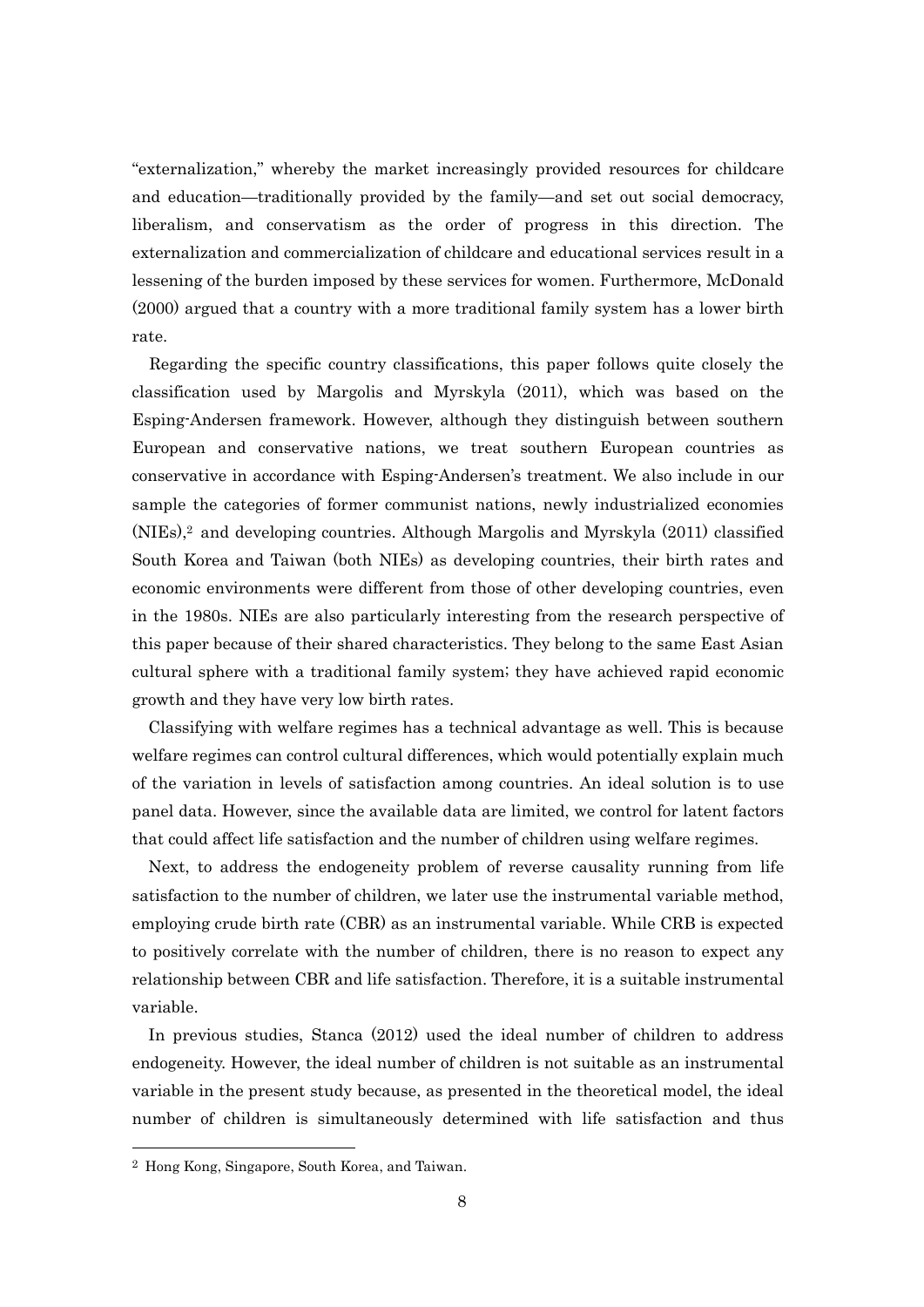endogenous. To assess the explanatory power of the excluded instrumental variable, we use the F-statistics and test if it is higher than 10 (Stock et al. 2002).

The data employed in this study are from World and European Integrated Values Survey 1981–2008, Wave 1–5 (WVS 2009, EVS 2011), which were gathered from respondents aged 15 and older between 1981 and 2009. The data were obtained from interviews containing questions on socioeconomic, cultural, and political values, and morals and other areas. The data encompass questions on the number of children and subjective wellbeing for countries throughout the world, and contain respondents' ratings of overall life satisfaction, which range from 1 (dissatisfied) to 10 (satisfied). With the exception of some non-responders, we use the entire sample of 423,084 respondents.

#### 5. Results

#### 5-1. Basic Statistics

Before conducting the regression analysis, we first observe the gender difference in the burden of parenting by examining the differences in what women and men regard as the optimal number of children in each welfare regime. Figure 1 shows the ideal number of children for each welfare regime. The ideal number of children is highest for both women and men in developing countries and second highest in liberal countries. In contrast, NIEs have the lowest values for the ideal number of children, and the values for conservative and former communist countries are also low. In terms of the gender difference regarding the ideal number of children, women reported a higher ideal number of children than men in liberal, conservative, and social democratic countries. In former communist countries, NIEs, and developing countries, the ideal number of children was higher for men than it was for women.

To further investigate the relationship between the ideal number of children and the actual number of children, we examine REB by gender. Figure 2 shows the results. As the graph indicates, REB for men is slightly higher than that for women in social democratic countries, but is higher for women than for men in all other welfare regimes. The order (from the largest gap to the smallest between women and men) is as follows: NIEs, developing countries, conservative countries, former communist countries, liberal countries, and social democratic countries. Based on the theoretical model in Section 2, we can infer that this order would reflect the gender difference in parenting costs.

#### 5-2. Ordered Probit Model

Next, we conduct a regression analysis using an ordered probit model without the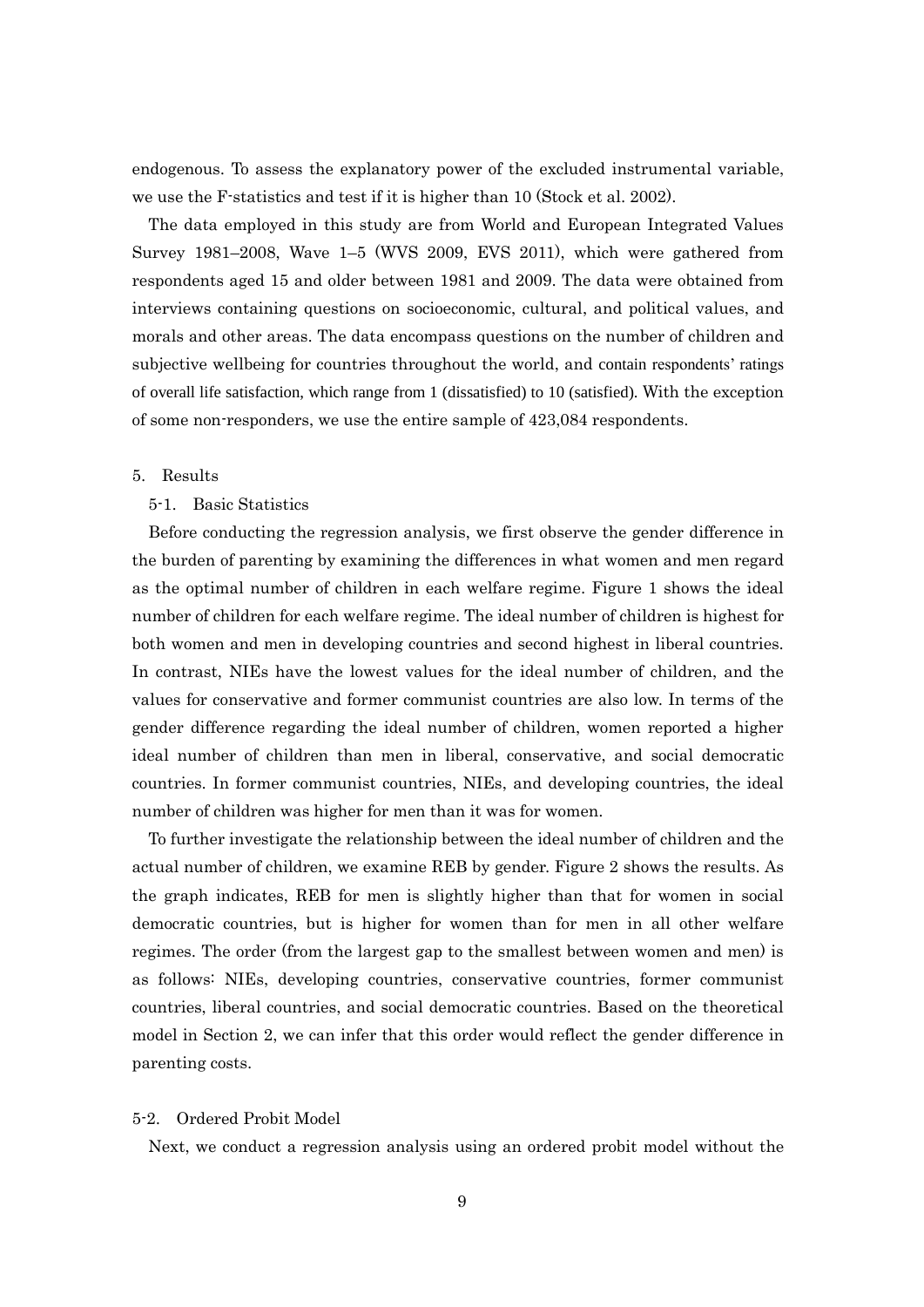instrumental variable. The dependent variable is life satisfaction and the main independent variable is the number of children. The descriptive statistics are shown in Table 1. At 52.5%, woman respondents slightly outnumbered man respondents. The mean age is 41.7 and the mean number of children is 1.88. Other explanatory variables appear in Table 2, which presents regression results.

The results of the estimation using the entire sample are shown in columns 1 and 2 of Table 2.<sup>3</sup> We observe a positive significance at the 10% level for men but no significance for women. The results related to the other variables are as follows. While age is of negative significance, age-squared has positive significance, indicating that life satisfaction is U-shaped in age. Both education and annual income are of positive significance, which corresponds to the results of previous studies. The signs for these variables are positive for both women and men.

Next, we investigate the gender difference in the effect of children on parents' life satisfaction across welfare regimes. We first examine the social democratic countries. The results, presented in columns 3 and 4 of Table 2-1, indicate a positive significance for women. Although the coefficient for men is negative, it is not significant. For women, life satisfaction increases as the number of children increases. This result is consistent with the result presented in Figure 2 that REB is lower for women than for men, and can be attributed to the high status of women and the low parenting costs for women in social democratic countries.

These results are different in other regimes. The finding that parenting costs are lower for women than for men is unique in social democratic countries. In liberal countries, the results, shown in columns 5 and 6 of Table 2-1, indicate positive coefficients for the number of children for both women and men. Moreover, the coefficients are almost the same. Although REB is higher for women than for men in liberal regimes, the gap is smaller than that in the other regimes, particularly conservative countries. Therefore, we argue that the results in the present regression analysis and the results with respect to REB are in agreement.

As for conservative countries, the results are shown in columns 7 and 8 of Table 2-1 and indicate a negative coefficient for women and a positive coefficient for men, but neither is significant. In relation to the gender difference in REB, Figure 2 shows that the conservative countries are ranked between developing countries and liberal countries. The sign condition obtained in the regression analysis is consistent with this result.

The results for former communist countries are shown in columns 9 and 10 of Table

 $\overline{a}$ 

<sup>&</sup>lt;sup>3</sup> The estimates used six marital dummies and seven job dummies.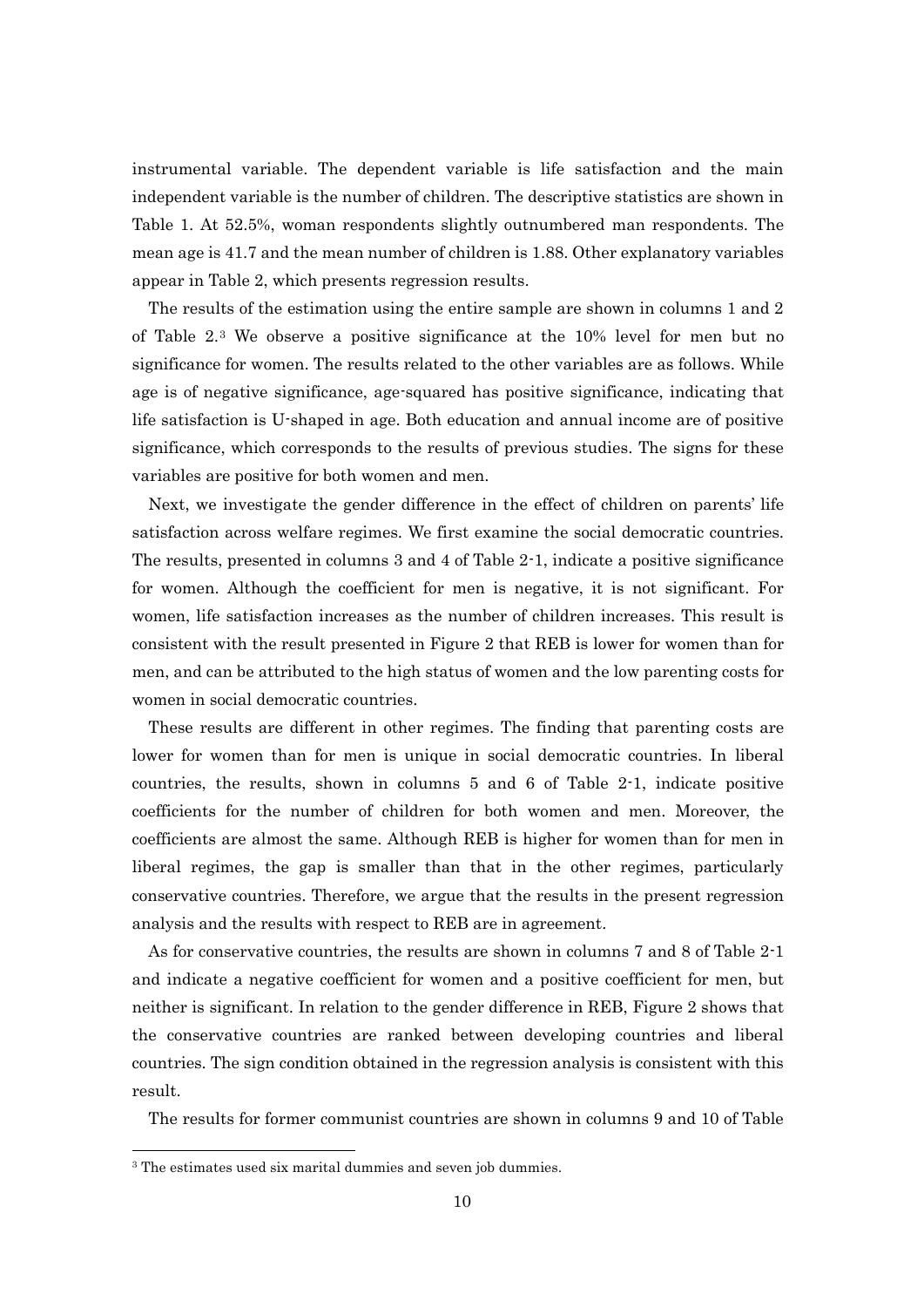2-1. The coefficient for children is positive for men and negative for women, but neither is significant.

Columns 11 and 12 of Table 2-1 show results for NIEs. The coefficient for men is positive and significant and that for women is positive but not significant. The difference between the coefficients is also large. Together with the analysis of REB, these results suggest that the large gender difference in parenting costs in NIEs results in a large gender difference in the impact of having children on life satisfaction.

The results for developing countries are shown in columns 13 and 14 of Table 2-1. The results demonstrate that the coefficient for women is negative and significant. The coefficient for men is negative but not significant. Therefore, having more children results in lower life-satisfaction for women in these countries. This result is consistent with the results presented in Figure 2 that developing countries have the greatest gender difference in REB.

Finally, we conduct an analysis without a country dummy, and the results are shown in Tables 3-1 and 3-2. Two differences emerge, i.e., positive significance for women for the entire sample and a negatively significant coefficient for men in developing countries. However, no other significant variations are observed, supporting the robustness of the persent analysis. Nevertheless, because the results for the entire sample and for developing countries differ, controlling for cross-country differences is necessary for the entire sample and for developing countries.

#### 5-3. Investigation of gender differences in the impact of children on life satisfaction

Next, we assess the statistical significance of the gender difference in the effect of the number of children on life satisfaction. To do this, we use the gender dummy and the interaction term with the number of children.

The results are shown in Table 4. Regarding the entire sample, the number of children is of positive significance, and the interaction term for the number of children and the woman dummy is negative and significant at the 10% level. This result indicates that, although satisfaction levels increase as the number of children increases, the effect is less pronounced for women than for men.

In social democratic countries, the number of children is not significant but the interaction term is of positive significance. These results indicate that, consistent with the result with respect to the gender difference in REB, the levels of satisfaction obtained from children are greater for women than for men in these countries. In liberal countries, the number of children is also of positive significance, but the interaction term is not significant. These results suggest that, although satisfaction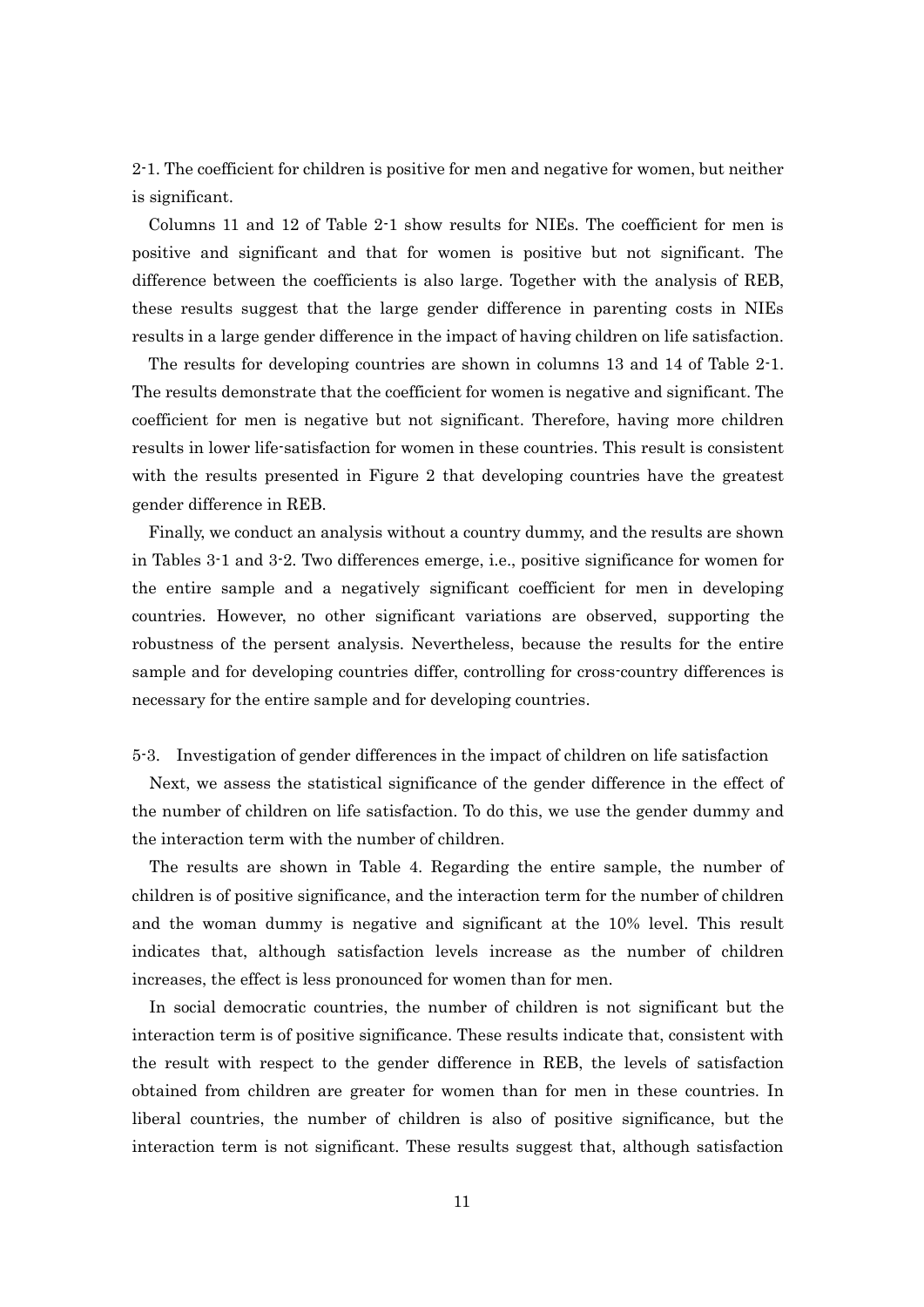levels increase with the number of children, no gender difference exists regarding this effect. Conversely, in conservative countries and former communist countries, neither the coefficient for the number of children nor the interaction term is significant. In the NIEs, the coefficient for the number of children is positive and significant, but the interaction term was not significant. Finally in developing countries, the interaction term was negative and significant, supporting the idea that the burden of having children is greater for women than for men. This result is consistent with the large gender difference in REB. Although total fertility rates (TFRs) are often high in developing countries, the present results indicate that life satisfaction for women in developing countries declines as their number of children increases.

#### 5-4. Instrumental variable estimation

 $\overline{a}$ 

To assess the robustness of the results and address the endogeneity problem between life satisfaction and the number of children, we apply an instrumental variable method using the crude birth rate (CBR) of each country as an instrumental variable.

Tables 5-1 and 5-2 present the estimation results.<sup>4</sup> With respect to the entire sample, the results are similar to the results obtained in the ordered probit model, demonstrating that, while the coefficient for women is not significant, the one for men is significant.<sup>5</sup> For social democratic countries, the values for both women and men are of positive significance, but the value of the coefficient for women is larger. These results are consistent with those in Figure 2. For liberal countries, the coefficients for both women and men are positive, but the coefficients for men are not significant. Moreover, the coefficient for women is larger. For conservative countries, a positively significant correlation exists for both women and men. The coefficients are almost equal, but the coefficients for men are slightly larger. For former communist countries, a negatively significant correlation exists for both women and men, and the greater negative effect of having children on women's satisfaction levels than on men's is consistent with the results in Figure 2. For NIEs, the coefficient for the number of children is negative and significant for women and positive but not significant for men. This result indicates that children have a strikingly different effect on the satisfaction

<sup>&</sup>lt;sup>4</sup> A country dummy is not included except for the entire sample and developing countries because including both a country dummy and a year dummy causes a large decline in the sample when CBR is employed as an instrumental variable. However, as was previously shown, this phenomenon does not cause much of a problem in the estimation because the presence or absence of a country dummy had little effect when the sample was divided into social democratic, liberal, conservative, former communist, and NIE countries.

<sup>5</sup> However, the F-statistic (the F-value of the excluded instrumental variable) is on the low side.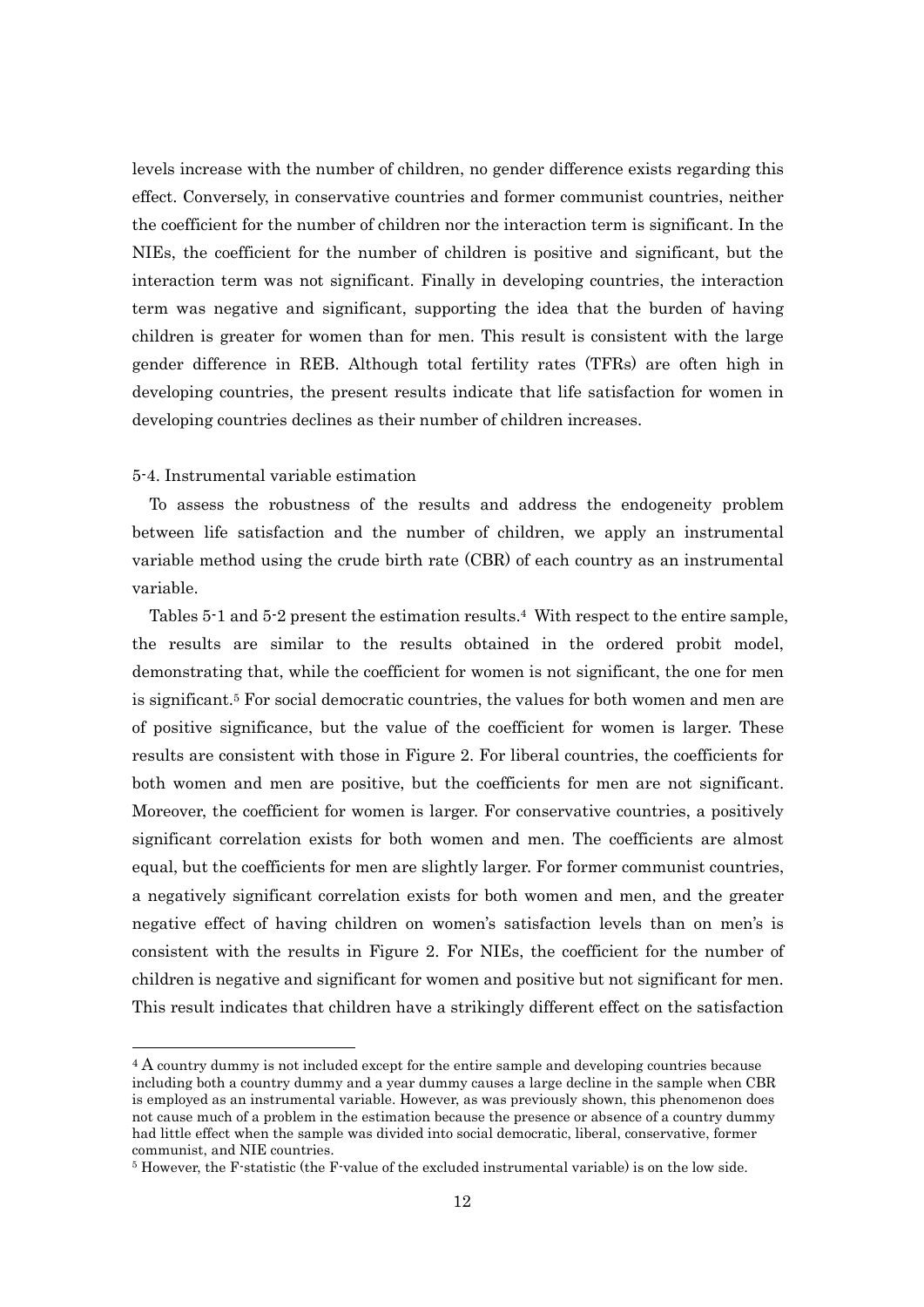levels of women and men, suggesting that the cost of children is much higher for women than for men. This estimation result supports the analysis of REB that the difference between women and men in terms of the parenting costs is largest for NIEs. Moreover, these results imply that the gender difference in the parenting costs could be one reason for the current low birth rates in the NIEs. Finally, for developing countries, the coefficient for women is negative, whereas the coefficient for men is positive, which is a different result from that shown in Figure 2. However, neither coefficient is significant. The instrumental variables method takes endogeneity into account and, although not all of the results obtained are significant, many are consistent with the results for the excess-ideal number of children.

#### 6. Conclusion

To identify the gender differences in the parenting burden, the present study examines the gender difference in the relationship between the number of children and life satisfaction across welfare regimes. This study also analyzes the gender difference in the ratio of individuals who have more births than their ideal number (REB) across welfare regimes to verify the robustness of the results.

In particular, the theoretical model predicts that the gender with higher parenting costs, generally women, obtain lower satisfaction from having children and tend to have more children than their ideal. The empirical results support these predictions. In welfare regimes where extensive childcare supports are provided, particularly in social democratic and liberal counties, both the women's disadvantages in life satisfaction and REB are smaller. The opposite is true in developing countries and NIEs. The lower fertility in NIEs, a major difference between developing countries and NIEs, can be explained by higher levels of parenting costs for both women and men.

The present study also provides one possible explanation for the differing birth rates across countries. For instance, McDonald (2000) found that a lower birth rate prevails in countries that uphold a traditional family-oriented system and have more prevalent traditional divisions of labor within the family. By analyzing the relationship between traditional family-oriented systems and the gender difference in the levels of satisfaction with having children, the present study provides an explanation, albeit indirectly, to the reason for low birth rates in traditional family-oriented countries. This study demonstrates that in NIEs in particular, as viewed from the perspective of both REB and the different effects of the number of children on the satisfaction levels of women and men, the parenting costs can be significantly higher for women than it is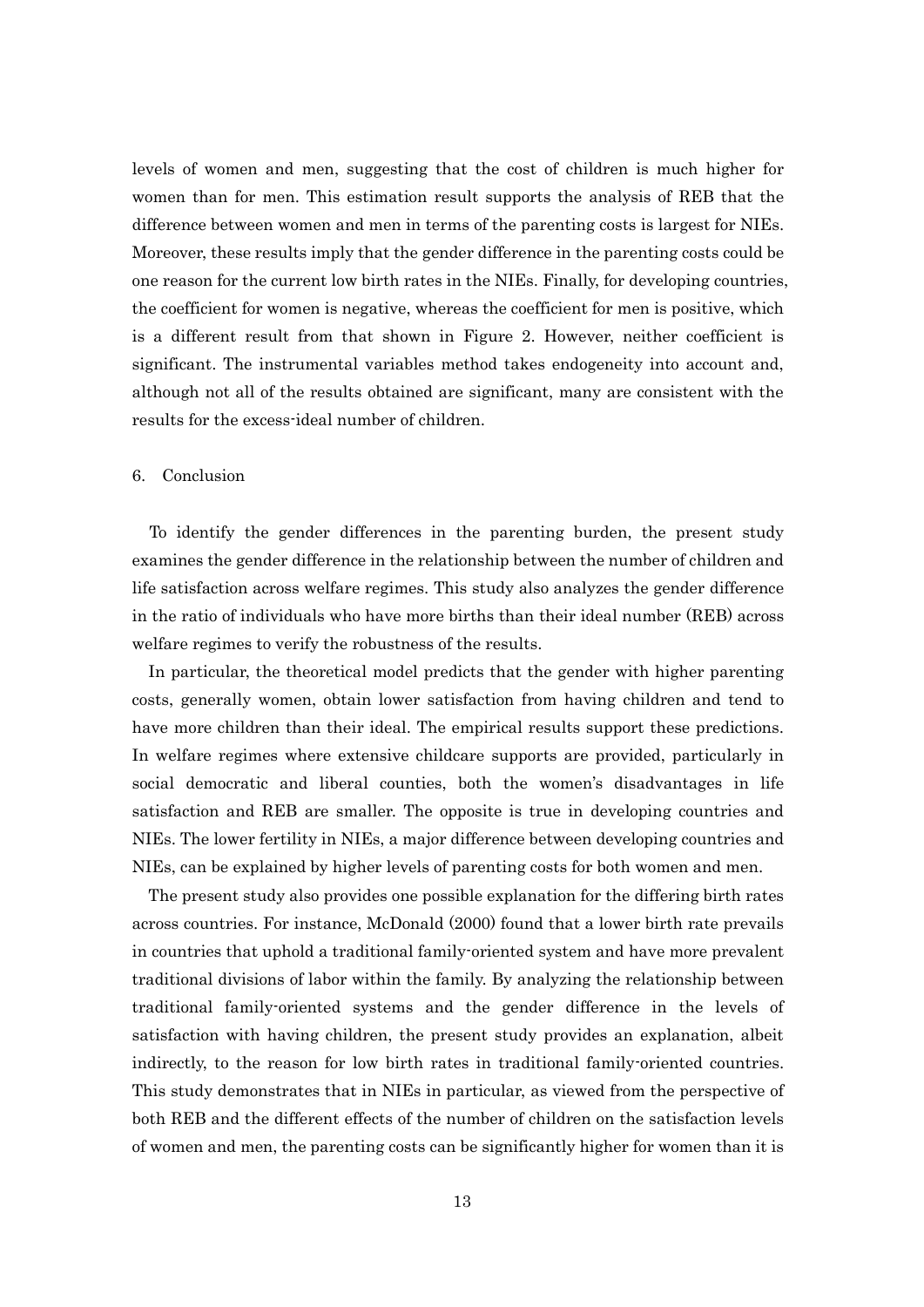for men. This result has policy implications for NIEs that are currently experiencing extremely low birth rates.

## Reference

- Angrist,J.D. and Pischke.J.S.(2008).*Mostly Harmless Econometrics: An Empiricists* Companion. Princeton: Princeton University Press.
- Becker, G.S. (1960) "An Economic Analysis of Fertility", Demographic and Economic Change in Developed Countries, a Conference of the Universities, National Bureau Committee for Economic Research. Princeton University Press.
- Becker, G.S. and Lewis,H.G. (1973). "On the Interaction between the Quantity and Quality of Children". The Journal of Political Economy 81, pp.279–288.
- Esping-Andersen, G. (1990). The Three Worlds of Welfare Capitalism. Cambridge: Polity Press.
- Hansen,T. (2012) "Parenthood and Happiness: a Review of Folk Theories Versus Empirical Evidence." Social Indicator Research, 108, pp.29-64.
- Kohler, H.P. , J.R, Behrman , and A. Skythe. (2005) "Partner+Children =Happiness?: The Effects of Partnerships and Fertility on Well-Being" Population and Development Reviews, 31(3), pp.407-445.
- Koropeckyj-Cox, T.(2002) "Beyond Parental Status: Psychological Well-Being in Middle and Old Age," Journal of Marriage and Family, 64, pp.957-971.
- Leibenstein ,H.(1974) "An Interpretation of the Economic Theory of Fertility" Journal of Economic Literature, 12(2), pp. 457-479.
- Matsuura, T. (2007). "Children and Life Satisfaction, " JECR Economic Journal, 57, pp.71-93.
- McDonald,P.(2000) "Gender equity in theories of fertility transition" Population and Development Reviews, 26(3), pp. 427-439.
- McLanahan,S. and J.Adams.(1987)"Parenthood and Psychological Well-being" Annual Review of Sociology, pp.237-357.
- Mcrgolis,R and M.Myrskyla.(2011) "A Global Perspective on Happiness and Fertility" Population and Development Reviews, 37(1), pp.29-54.
- McLanahan,S. and A.B.Sorensen.(1985)"Life Event and Psychological Well-Being Over the Life Course" pp.217-218 in *Life Course Dynamics*, edited by G.H. Elder. Ithaca: Cornell University Press.
- Tao,Hung-Lin .(2005) "The effects of income and children on marital happiness –evidence from middle- and old-aged couples" Applied Economics Letters 12,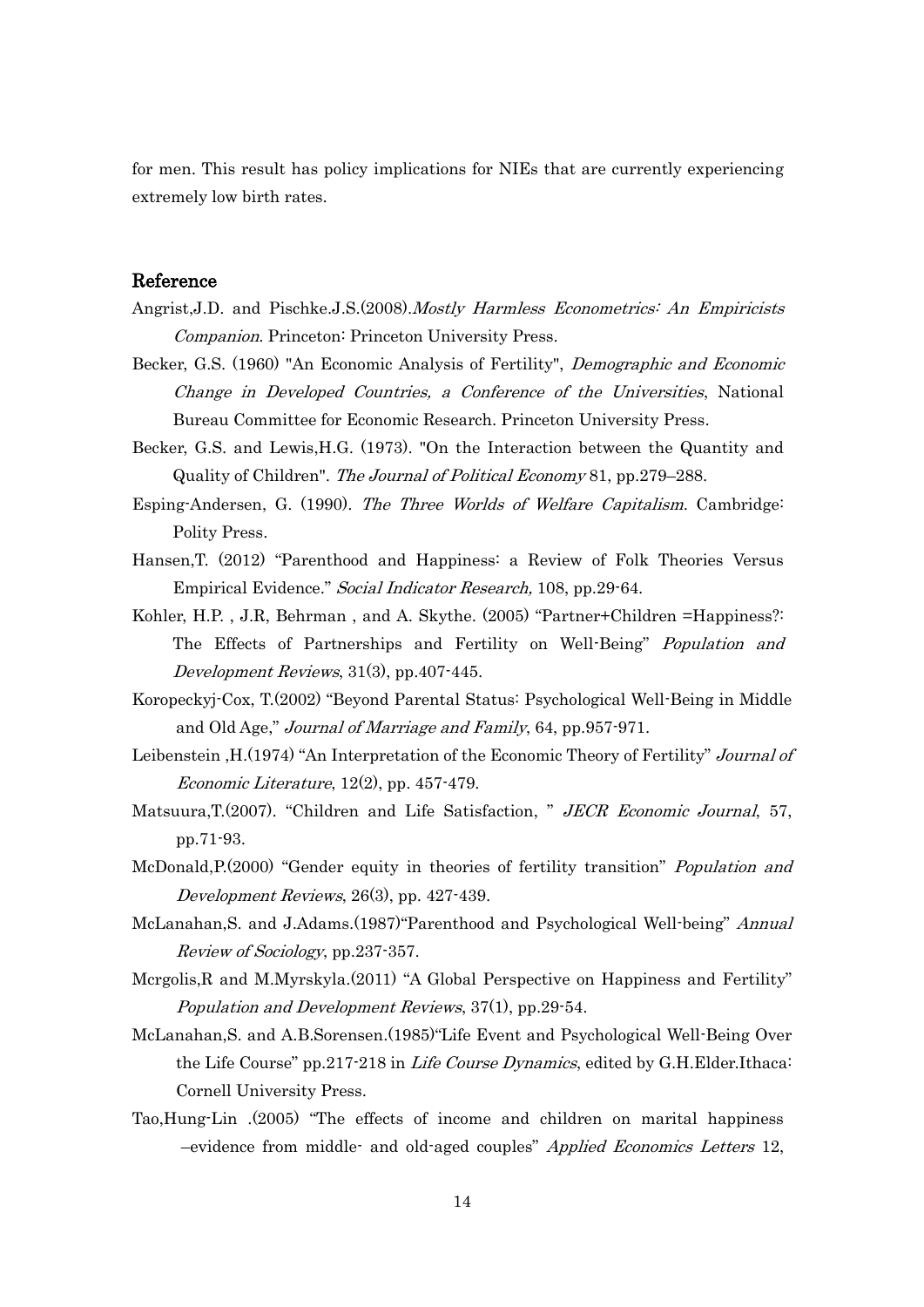pp.521-524.

- Stanca, L. (2012) "Suffer the little children: Measuring the effects of parenthood on well-being worldwide" Journal of Economic Behavior and Organization 81, pp.742-750.
- Stock.J.H., Wright.J.H., and Wago.M.(2002) "A Survey of Weak Instruments and Weak Identification in Generalized Method of Moments" Journal of Business and Economic Statistics. 20, pp.518-529.
- White,L. and N.Edwards.(1990)"Emptying the Nest and Parental Well-being" American Sociological Review, Vol.55:No2,235-242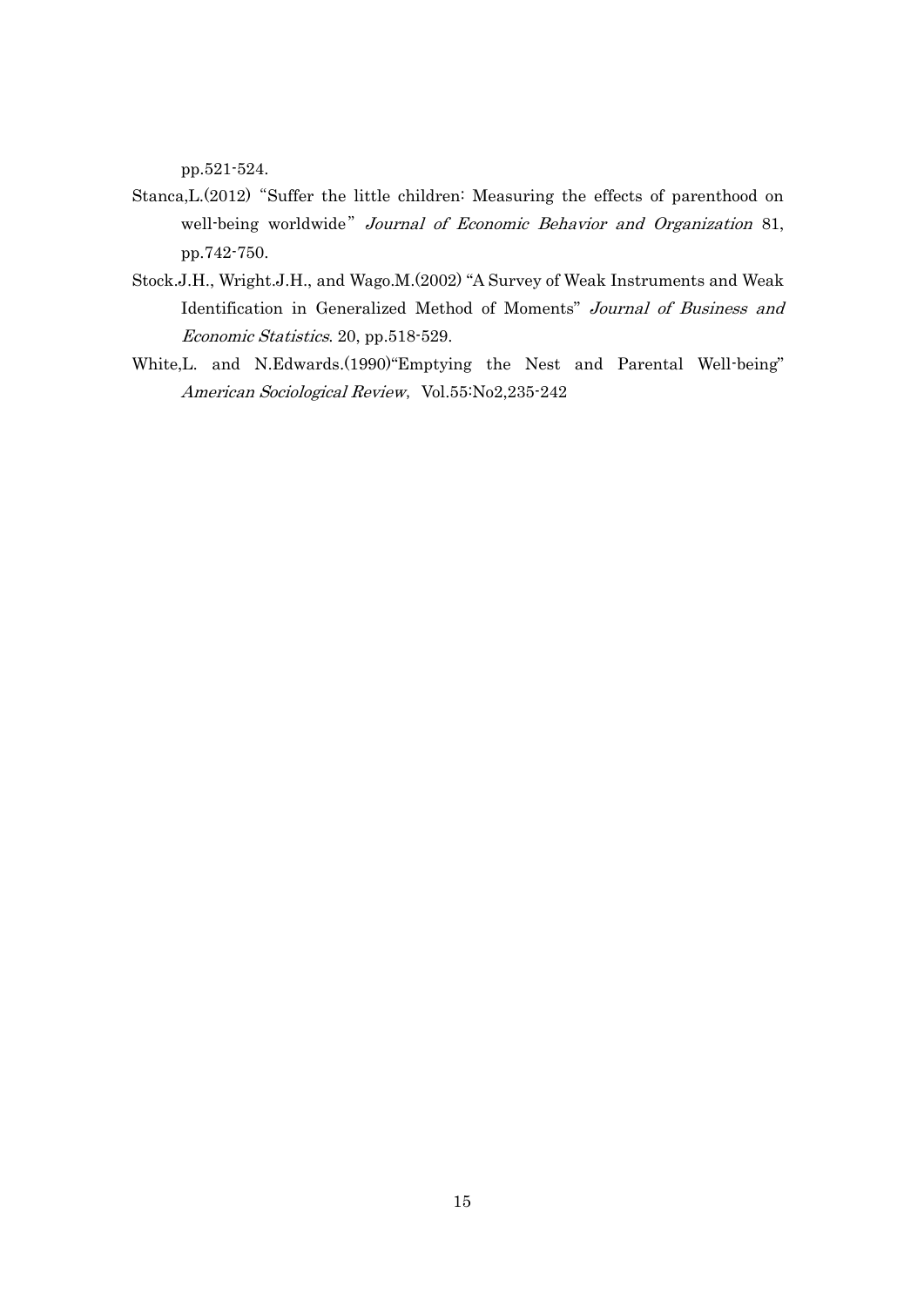

Figure 1 Ideal number of children, by Regime

Figure 2 The rate of massive ideal number of children, by Regime

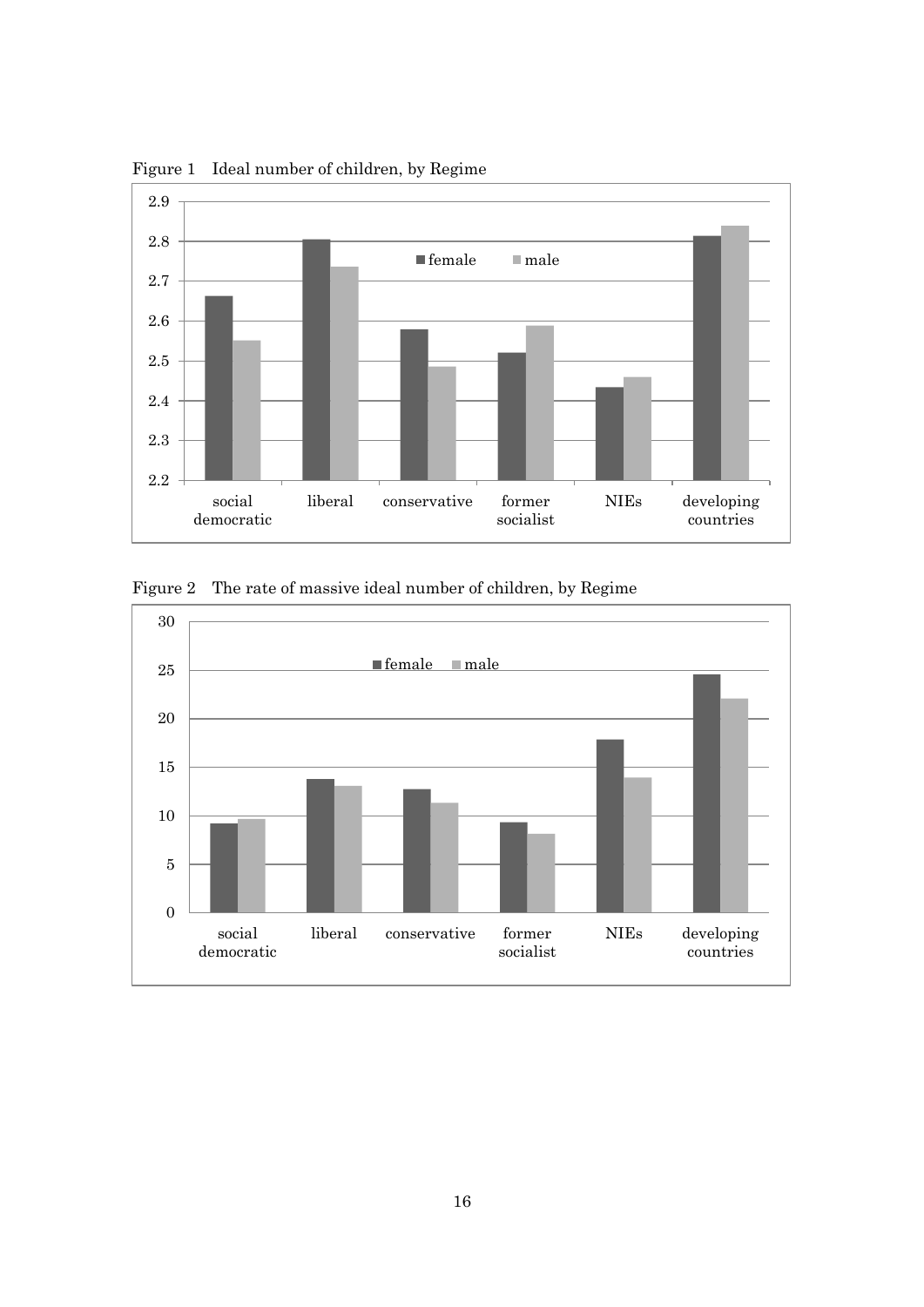|                              | N.obs. | Mean      | std.dev. | Min              | Max            |
|------------------------------|--------|-----------|----------|------------------|----------------|
| Life Satisfaction            | 213163 | 6.429     | 2.516    | $\mathbf{1}$     | 10             |
| Children                     | 213163 | 1.944     | 1.777    | $\overline{0}$   | 8              |
| Female                       | 213039 | 0.517     | 0.500    | $\overline{0}$   | $\mathbf{1}$   |
| Age                          | 212833 | 41.374    | 15.970   | 15               | 99             |
| <b>Education</b> dummy       |        |           |          |                  |                |
| lower                        | 213163 | 0.362     | 0.481    | $\mathbf{0}$     | $\mathbf{1}$   |
| middle                       | 213163 | 0.426     | 0.495    | $\overline{0}$   | $\mathbf{1}$   |
| upper                        | 213163 | 0.212     | 0.409    | $\overline{0}$   | $\mathbf{1}$   |
| Income                       | 213163 | 4.591     | 2.410    | $\mathbf{1}$     | 10             |
| Marital Status dummy         |        |           |          |                  |                |
| Married                      | 213163 | 0.598     | 0.490    | $\overline{0}$   | $\mathbf{1}$   |
| Living together as married   | 213163 | 0.054     | 0.226    | $\mathbf{0}$     | $\mathbf{1}$   |
| Divorced                     | 213163 | 0.039     | 0.193    | $\mathbf{0}$     | $\mathbf{1}$   |
| Separated                    | 213163 | 0.017     | 0.129    | $\overline{0}$   | $\mathbf{1}$   |
| Widowed                      | 213163 | 0.065     | 0.247    | $\mathbf{0}$     | $\mathbf{1}$   |
| Single/Never married         | 213163 | 0.227     | 0.419    | $\mathbf{0}$     | $\mathbf{1}$   |
| Divorced, Separated or Widow | 213163 | 0.000     | 0.000    | $\overline{0}$   | $\overline{0}$ |
| Job dummy                    |        |           |          |                  |                |
| Full time                    | 213163 | 0.359     | 0.480    | $\mathbf{0}$     | $\mathbf{1}$   |
| Part time                    | 213163 | 0.074     | 0.262    | $\overline{0}$   | $\mathbf{1}$   |
| Self employed                | 213163 | 0.105     | 0.306    | $\overline{0}$   | $\mathbf{1}$   |
| Retired                      | 213163 | $0.136\,$ | 0.343    | $\mathbf{0}$     | $\mathbf{1}$   |
| Housewife                    | 213163 | 0.145     | 0.352    | $\boldsymbol{0}$ | $\mathbf{1}$   |
| Students                     | 213163 | 0.067     | 0.251    | $\boldsymbol{0}$ | $\mathbf{1}$   |
| Unemployed                   | 213163 | 0.092     | 0.290    | $\overline{0}$   | $\mathbf{1}$   |
| Other                        | 213163 | 0.021     | 0.145    | $\boldsymbol{0}$ | $\mathbf{1}$   |

Table1 Descriptive Statistics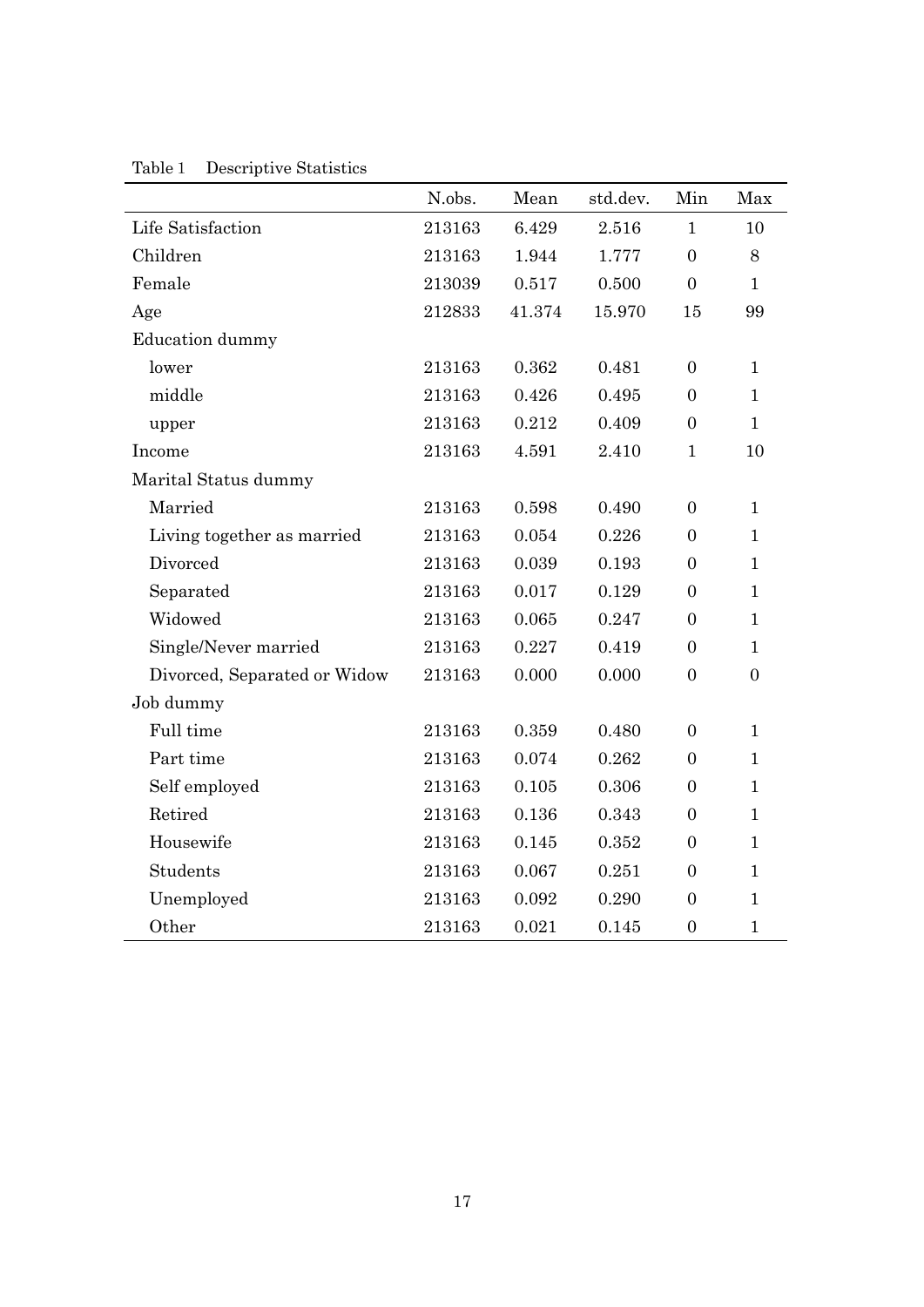|                    |                | full sample    |                | social democrat                                                                            | liberal        |                |                | conservative   |
|--------------------|----------------|----------------|----------------|--------------------------------------------------------------------------------------------|----------------|----------------|----------------|----------------|
|                    | female         | male           | female         | male                                                                                       | female         | male           | female         | male           |
|                    | [1]            | $[2]$          | [3]            | $[4] % \includegraphics[width=0.9\columnwidth]{figures/fig_4} \caption{A=}\label{fig:2} %$ | $[5]$          | [6]            | $[7]$          | [8]            |
| children           | 0.001          | 0.006          | 0.036          | $-0.013$                                                                                   | 0.026          | 0.024          | $-0.006$       | 0.005          |
|                    | [0.003]        | $[0.003]$ *    | $[0.013]^{**}$ | [0.014]                                                                                    | $[0.010]^{**}$ | $[0.011]$ *    | [0.010]        | [0.010]        |
| age                | $-0.029$       | $-0.03$        | $-0.049$       | $-0.04$                                                                                    | $-0.02$        | $-0.035$       | $-0.031$       | $-0.034$       |
|                    | $[0.001]$ **   | $[0.001]$ **   | $[0.007]^{**}$ | $[0.007]$ **                                                                               | $[0.005]^{**}$ | $[0.005]^{**}$ | $[0.004]^{**}$ | $[0.005]^{**}$ |
| age2               | 0.029          | 0.032          | 0.049          | 0.043                                                                                      | 0.024          | 0.04           | 0.029          | 0.034          |
|                    | $[0.001]$ **   | $[0.002]^{**}$ | $[0.007]^{**}$ | $[0.007]$ **                                                                               | $[0.005]^{**}$ | $[0.006]^{**}$ | $[0.005]$ **   | $[0.005]^{**}$ |
| educ dummy(middle) | 0.065          | 0.045          | 0.031          | 0.028                                                                                      | 0.005          | $-0.055$       | 0.108          | 0.044          |
|                    | $[0.008]^{**}$ | $[0.008]$ **   | [0.037]        | [0.037]                                                                                    | [0.035]        | [0.038]        | $[0.026]^{**}$ | [0.028]        |
| educ dummy(upper)  | 0.104          | 0.077          | 0.034          | 0.021                                                                                      | 0.044          | $-0.06$        | 0.109          | 0.124          |
|                    | $[0.010]^{**}$ | $[0.010]^{**}$ | [0.041]        | [0.041]                                                                                    | [0.039]        | [0.039]        | $[0.032]^{**}$ | $[0.031]$ **   |
| Scale of incomes   | 0.085          | 0.081          | 0.059          | 0.049                                                                                      | 0.045          | 0.05           | 0.044          | 0.05           |
|                    | $[0.002]^{**}$ | $[0.002]^{**}$ | $[0.007]^{**}$ | $[0.007]$ **                                                                               | $[0.006]^{**}$ | $[0.006]^{**}$ | $[0.005]$ **   | $[0.005]^{**}$ |
| job dummy          | yes            | yes            | yes            | yes                                                                                        | yes            | yes            | yes            | yes            |
| marital dummy      | yes            | yes            | yes            | yes                                                                                        | yes            | yes            | yes            | yes            |
| country dummy      | yes            | yes            | yes            | yes                                                                                        | yes            | yes            | yes            | yes            |
| year dummy         | yes            | yes            | yes            | yes                                                                                        | yes            | yes            | yes            | yes            |
| Observations       | 109962         | 102753         | 5387           | 5450                                                                                       | 7324           | 6187           | 10842          | 9905           |

Table 2-1 Parenthood and Life Satisfaction, ordered probit

|                    | former socialist |                |                | <b>NIEs</b>    | developing     |                |  |
|--------------------|------------------|----------------|----------------|----------------|----------------|----------------|--|
|                    | female           | male           | female         | male           | female         | male           |  |
|                    | $[9]$            | $[10]$         | $[11]$         | $[12]$         | $[13]$         | [14]           |  |
| children           | $-0.004$         | 0.005          | 0.024          | 0.053          | $-0.007$       | $-0.004$       |  |
|                    | [0.006]          | [0.007]        | [0.019]        | $[0.021]$ *    | $[0.003]$ *    | [0.003]        |  |
| age                | $-0.036$         | $-0.041$       | 0.009          | $-0.01$        | $-0.022$       | $-0.02$        |  |
|                    | $[0.003]^{**}$   | $[0.003]^{**}$ | [0.010]        | [0.010]        | $[0.002]^{**}$ | $[0.002]^{**}$ |  |
| age2               | 0.033            | 0.039          | $-0.011$       | 0.012          | 0.024          | 0.023          |  |
|                    | $[0.003]^{**}$   | $[0.003]^{**}$ | [0.011]        | [0.010]        | $[0.002]^{**}$ | $[0.002]^{**}$ |  |
| educ dummy(middle) | 0.102            | 0.093          | $-0.003$       | $-0.021$       | 0.04           | 0.037          |  |
|                    | $[0.017]$ **     | $[0.018]^{**}$ | [0.055]        | [0.055]        | $[0.012]^{**}$ | $[0.012]^{**}$ |  |
| educ dummy(upper)  | 0.22             | 0.224          | 0.077          | 0.072          | 0.055          | 0.031          |  |
|                    | $[0.021]^{**}$   | $[0.021]$ **   | [0.067]        | [0.065]        | $[0.016]^{**}$ | $[0.014]$ *    |  |
| Scale of incomes   | 0.091            | 0.085          | 0.095          | 0.099          | 0.097          | 0.091          |  |
|                    | $[0.003]^{**}$   | $[0.003]$ **   | $[0.010]^{**}$ | $[0.010]^{**}$ | $[0.002]^{**}$ | $[0.002]^{**}$ |  |
| job dummy          | yes              | yes            | yes            | yes            | yes            | yes            |  |
| marital dummy      | yes              | yes            | yes            | yes            | yes            | yes            |  |
| country dummy      | yes              | yes            | yes            | yes            | yes            | yes            |  |
| year dummy         | yes              | yes            | yes            | yes            | yes            | yes            |  |
| Observations       | 30437            | 25849          | 3420           | 3335           | 52552          | 52027          |  |

Table 2-2 Parenthood and Life Satisfaction, ordered probit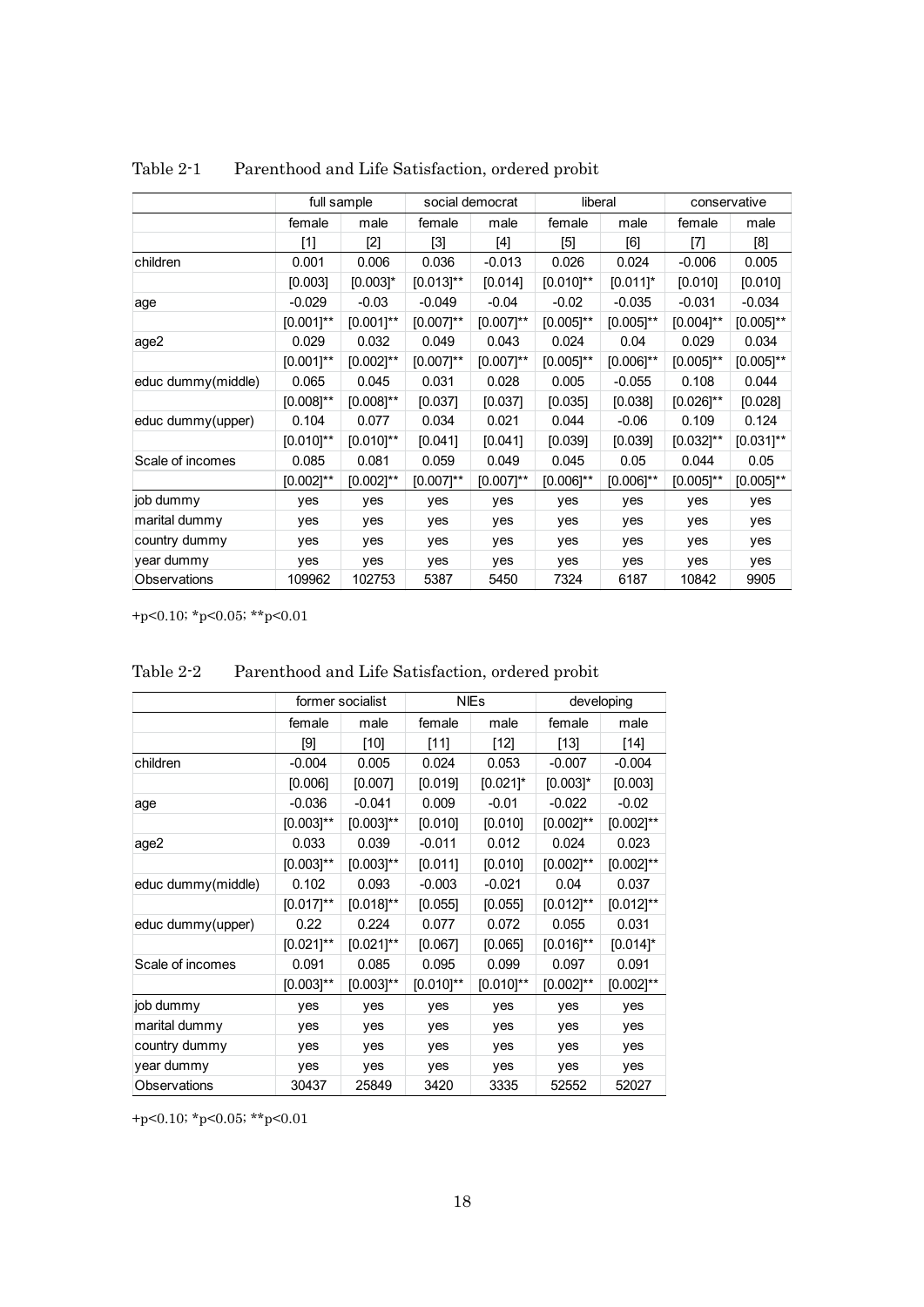|                    |                | full sample    |                | social democrat | liberal        |                |                | conservative   |
|--------------------|----------------|----------------|----------------|-----------------|----------------|----------------|----------------|----------------|
|                    | female         | male           | female         | male            | female         | male           | female         | male           |
|                    | $[1]$          | [2]            | $[3]$          | [4]             | $[5]$          | [6]            | [7]            | [8]            |
| children           | 0.02           | 0.019          | 0.046          | $-0.005$        | 0.031          | 0.027          | $-0.002$       | 0.009          |
|                    | $[0.002]^{**}$ | $[0.003]^{**}$ | $[0.013]^{**}$ | [0.013]         | $[0.009]^{**}$ | $[0.011]$ *    | [0.010]        | [0.010]        |
| age                | $-0.028$       | $-0.027$       | $-0.05$        | $-0.041$        | $-0.019$       | $-0.034$       | $-0.028$       | $-0.032$       |
|                    | $[0.001]$ **   | $[0.001]$ **   | $[0.007]^{**}$ | $[0.007]$ **    | $[0.005]$ **   | $[0.005]^{**}$ | $[0.004]^{**}$ | $[0.005]^{**}$ |
| age2               | 0.032          | 0.03           | 0.049          | 0.043           | 0.025          | 0.039          | 0.027          | 0.032          |
|                    | $[0.001]$ **   | $[0.002]^{**}$ | $[0.007]^{**}$ | $[0.007]$ **    | $[0.005]^{**}$ | $[0.006]^{**}$ | $[0.004]^{**}$ | $[0.005]^{**}$ |
| educ dummy(middle) | 0.027          | 0.003          | $-0.021$       | $-0.016$        | $-0.002$       | $-0.072$       | 0.109          | 0.051          |
|                    | $[0.008]^{**}$ | [0.008]        | [0.037]        | [0.036]         | [0.035]        | $[0.038]+$     | $[0.025]^{**}$ | $[0.027]+$     |
| educ dummy(upper)  | 0.121          | 0.08           | $-0.009$       | $-0.015$        | 0.039          | $-0.075$       | 0.054          | 0.077          |
|                    | $[0.010]^{**}$ | $[0.009]$ **   | [0.041]        | [0.040]         | [0.037]        | $[0.038]+$     | $[0.031]+$     | $[0.030]^{**}$ |
| Scale of incomes   | 0.078          | 0.079          | 0.051          | 0.043           | 0.046          | 0.049          | 0.05           | 0.057          |
|                    | $[0.001]$ **   | $[0.002]^{**}$ | $[0.007]^{**}$ | $[0.007]$ **    | $[0.006]^{**}$ | $[0.006]^{**}$ | $[0.005]^{**}$ | $[0.005]^{**}$ |
| job dummy          | yes            | yes            | yes            | yes             | yes            | yes            | yes            | yes            |
| marital dummy      | yes            | yes            | yes            | yes             | yes            | yes            | yes            | yes            |
| country dummy      | no             | no             | no             | no              | no             | no             | no             | no             |
| year dummy         | yes            | yes            | yes            | yes             | yes            | yes            | yes            | yes            |
| Observations       | 109962         | 102753         | 5387           | 5450            | 7324           | 6187           | 10842          | 9905           |

Table 3-1 Parenthood and Life Satisfaction, ordered probit, no country dummy

|                    |                | former socialist |                | <b>NIEs</b>    |                | developing     |
|--------------------|----------------|------------------|----------------|----------------|----------------|----------------|
|                    | female         | male             | female         | male           | female         | male           |
|                    | $[9]$          | $[10]$           | $[11]$         | $[12]$         | $[13]$         | $[14]$         |
| children           | $-0.003$       | 0.006            | 0.018          | 0.054          | $-0.015$       | $-0.015$       |
|                    | [0.006]        | [0.007]          | [0.019]        | $[0.021]^{**}$ | $[0.003]^{**}$ | $[0.003]$ **   |
| age                | $-0.031$       | $-0.033$         | 0.008          | $-0.01$        | $-0.02$        | $-0.018$       |
|                    | $[0.003]^{**}$ | $[0.003]^{**}$   | [0.010]        | [0.010]        | $[0.002]^{**}$ | $[0.002]^{**}$ |
| age2               | 0.028          | 0.032            | $-0.01$        | 0.012          | 0.026          | 0.024          |
|                    | $[0.003]^{**}$ | $[0.003]^{**}$   | [0.010]        | [0.010]        | $[0.002]^{**}$ | $[0.002]^{**}$ |
| educ dummy(middle) | $-0.002$       | 0.008            | $-0.011$       | $-0.02$        | 0.127          | 0.106          |
|                    | [0.016]        | [0.017]          | [0.055]        | [0.055]        | $[0.011]$ **   | $[0.011]$ **   |
| educ dummy(upper)  | 0.106          | 0.145            | 0.04           | 0.078          | 0.188          | 0.104          |
|                    | $[0.020]^{**}$ | $[0.021]$ **     | [0.065]        | [0.063]        | $[0.015]$ **   | $[0.014]^{**}$ |
| Scale of incomes   | 0.083          | 0.079            | 0.095          | 0.099          | 0.08           | 0.085          |
|                    | $[0.003]^{**}$ | $[0.003]$ **     | $[0.010]^{**}$ | $[0.010]^{**}$ | $[0.002]^{**}$ | $[0.002]^{**}$ |
| job dummy          | yes            | yes              | yes            | yes            | yes            | yes            |
| marital dummy      | yes            | yes              | yes            | yes            | yes            | yes            |
| country dummy      | no             | no               | no             | no             | no             | no             |
| year dummy         | yes            | yes              | yes            | yes            | yes            | yes            |
| Observations       | 30437          | 25849            | 3420           | 3335           | 52552          | 52027          |

Table 3-2 Parenthood and Life Satisfaction, ordered probit, no country dummy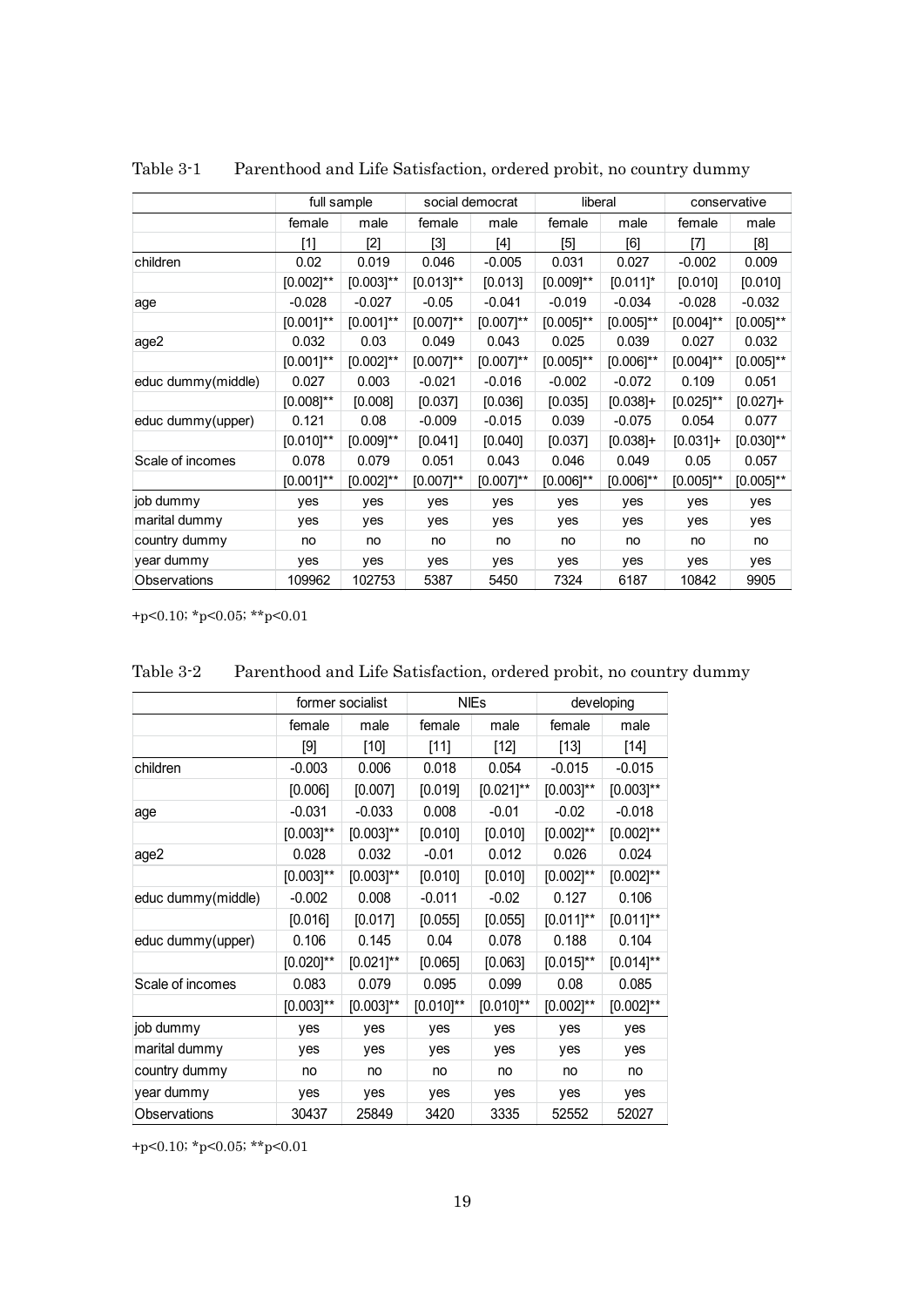|                    | full           | sdemo        | liberal        | conserv        | fsocial        | nies         | developing     |
|--------------------|----------------|--------------|----------------|----------------|----------------|--------------|----------------|
|                    | $[1]$          | $[2]$        | $[3]$          |                | $[5]$          | [6]          | [7]            |
| child              | 0.007          | $-0.002$     | 0.024          | 0.005          | 0.001          | 0.04         | $-0.003$       |
|                    | $[0.002]^{**}$ | [0.012]      | $[0.009]$ *    | [0.009]        | [0.006]        | $[0.017]$ *  | [0.003]        |
| female             | 0.041          | 0.07         | 0.079          | 0.051          | 0.018          | 0.082        | 0.044          |
|                    | $[0.007]$ **   | $[0.031]$ *  | $[0.027]^{**}$ | $[0.022]$ *    | [0.014]        | $[0.036]$ *  | $[0.010]^{**}$ |
| female*child       | $-0.005$       | 0.032        | 0.004          | $-0.01$        | $-0.002$       | 0.000        | $-0.006$       |
|                    | $[0.003]+$     | $[0.015]$ *  | [0.012]        | [0.011]        | [0.007]        | [0.018]      | $[0.003]+$     |
| age                | $-0.03$        | $-0.045$     | $-0.027$       | $-0.033$       | $-0.038$       | 0.000        | $-0.022$       |
|                    | $[0.001]^{**}$ | $[0.005]$ ** | $[0.004]^{**}$ | $[0.003]^{**}$ | $[0.002]^{**}$ | [0.007]      | $[0.001]^{**}$ |
| age2               | 0.031          | 0.046        | 0.032          | 0.032          | 0.035          | $-0.001$     | 0.024          |
|                    | $[0.001]$ **   | $[0.005]$ ** | $[0.004]^{**}$ | $[0.003]$ **   | $[0.002]^{**}$ | [0.007]      | $[0.002]^{**}$ |
| educ dummy(middle) | 0.055          | 0.028        | $-0.022$       | 0.085          | 0.098          | $-0.007$     | 0.037          |
|                    | $[0.006]^{**}$ | [0.026]      | [0.025]        | $[0.019]$ **   | $[0.012]^{**}$ | [0.039]      | $[0.008]^{**}$ |
| educ dummy(upper)  | 0.09           | 0.027        | $-0.004$       | 0.121          | 0.221          | 0.082        | 0.041          |
|                    | $[0.007]^{**}$ | [0.029]      | [0.028]        | $[0.022]$ **   | $[0.015]$ **   | $[0.047]+$   | $[0.010]^{**}$ |
| Scale of incomes   | 0.083          | 0.053        | 0.047          | 0.047          | 0.088          | 0.097        | 0.094          |
|                    | $[0.001]^{**}$ | $[0.005]$ ** | $[0.004]^{**}$ | $[0.003]$ **   | $[0.002]$ **   | $[0.007]$ ** | $[0.002]^{**}$ |
| job dummy          | yes            | yes          | yes            | yes            | yes            | yes          | yes            |
| marital dummy      | yes            | yes          | yes            | yes            | yes            | yes          | yes            |
| country dummy      | yes            | yes          | yes            | yes            | yes            | yes          | yes            |
| year dummy         | yes            | yes          | yes            | yes            | yes            | yes          | yes            |
| Observations       | 212715         | 10837        | 13511          | 20747          | 56286          | 6755         | 104579         |

| Table 4 | Parenthood and Life Satisfaction, ordered probit, interaction term |  |
|---------|--------------------------------------------------------------------|--|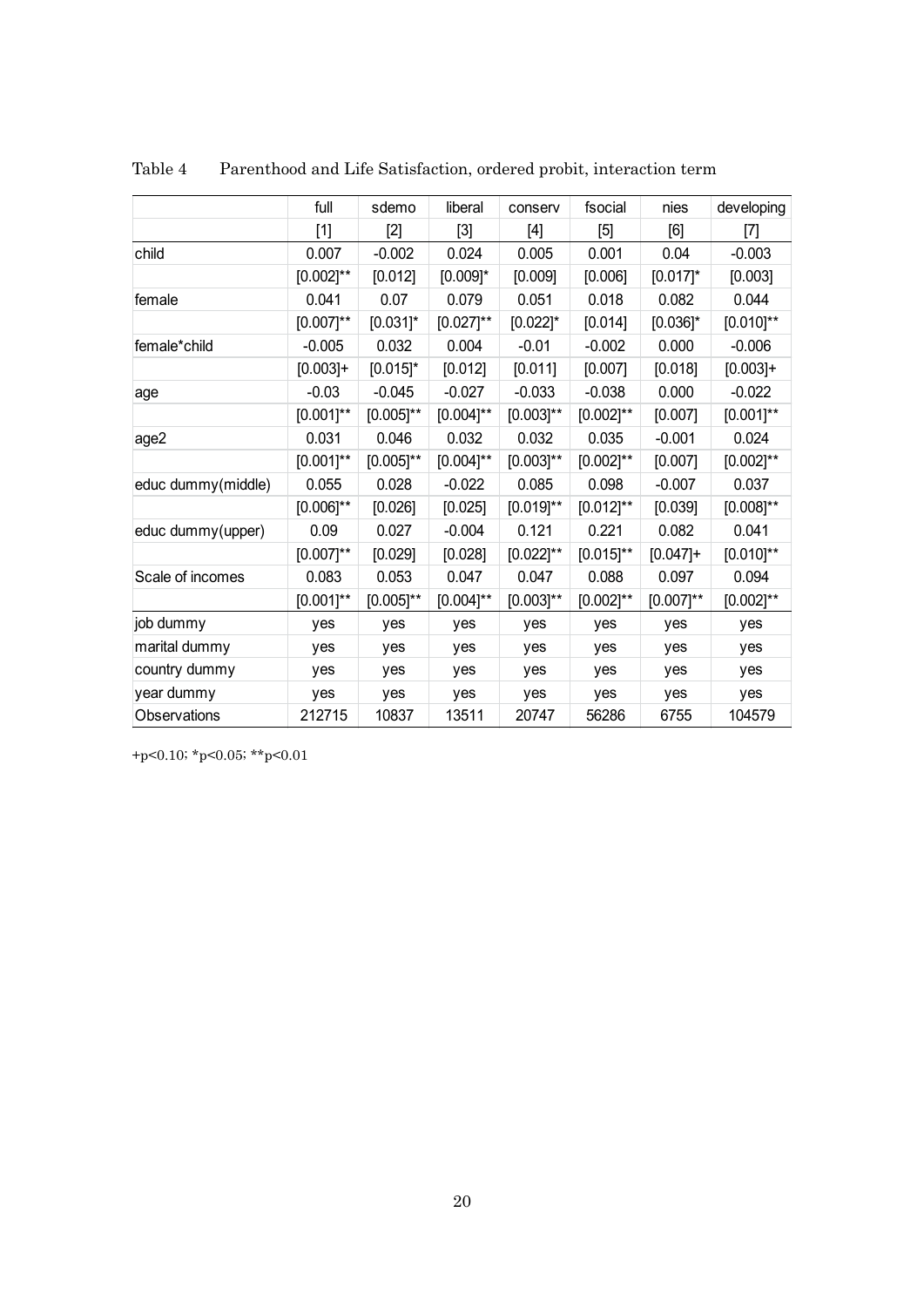|                    |             | full sample    |                | social democrat |                                                                                                                                                                                       | liberal        | conservative                                                                                                                                                                                                                                                                                                                                                                                                                                                                                           |                |
|--------------------|-------------|----------------|----------------|-----------------|---------------------------------------------------------------------------------------------------------------------------------------------------------------------------------------|----------------|--------------------------------------------------------------------------------------------------------------------------------------------------------------------------------------------------------------------------------------------------------------------------------------------------------------------------------------------------------------------------------------------------------------------------------------------------------------------------------------------------------|----------------|
|                    | female      | male           | female         | male            | female                                                                                                                                                                                | male           | female                                                                                                                                                                                                                                                                                                                                                                                                                                                                                                 | male           |
|                    | $[1]$       | $[2]$          | $[3]$          | [4]             | $[5] % \begin{center} \includegraphics[width=\linewidth]{imagesSupplemental/Imit} \caption{The image shows the image shows a single number of times.} \label{fig:limal} \end{center}$ | [6]            | $[7] \centering% \includegraphics[width=1\textwidth]{images/TransY.pdf} \caption{The first two different values of $d=3$ and $d=4$ (left) and $d=5$ (right) and $d=6$ (right) and $d=6$ (right) and $d=6$ (right) and $d=6$ (right) and $d=6$ (right) and $d=6$ (right) and $d=6$ (right) and $d=6$ (right) and $d=6$ (right) and $d=6$ (right) and $d=6$ (right) and $d=6$ (right) and $d=6$ (right) and $d=6$ (right) and $d=6$ (right) and $d=6$ (right) and $d=6$ (right) and $d=6$ (right) and $$ | [8]            |
| children           | 10.093      | 4.815          | 0.415          | 0.262           | 0.303                                                                                                                                                                                 | 0.122          | 0.732                                                                                                                                                                                                                                                                                                                                                                                                                                                                                                  | 0.768          |
|                    | [6.870]     | $[1.694]$ **   | $[0.167]$ *    | $[0.128]$ *     | $[0.119]$ *                                                                                                                                                                           | [0.117]        | $[0.171]$ **                                                                                                                                                                                                                                                                                                                                                                                                                                                                                           | $[0.220]^{**}$ |
| age                | $-1.28$     | $-0.53$        | $-0.111$       | $-0.079$        | $-0.061$                                                                                                                                                                              | $-0.063$       | $-0.084$                                                                                                                                                                                                                                                                                                                                                                                                                                                                                               | $-0.086$       |
|                    | [0.829]     | $[0.165]$ **   | $[0.019]^{**}$ | $[0.013]^{**}$  | $[0.013]^{**}$                                                                                                                                                                        | $[0.011]$ **   | $[0.012]^{**}$                                                                                                                                                                                                                                                                                                                                                                                                                                                                                         | $[0.013]^{**}$ |
| age2               | 0.972       | 0.339          | 0.103          | 0.077           | 0.064                                                                                                                                                                                 | 0.068          | 0.068                                                                                                                                                                                                                                                                                                                                                                                                                                                                                                  | 0.069          |
|                    | [0.619]     | $[0.097]$ **   | $[0.017]$ **   | $[0.012]^{**}$  | $[0.012]^{**}$                                                                                                                                                                        | $[0.010]^{**}$ | $[0.010]^{**}$                                                                                                                                                                                                                                                                                                                                                                                                                                                                                         | $[0.010]^{**}$ |
| educ dummy(middle) | 4.774       | 1.728          | 0.055          | 0.045           | 0.113                                                                                                                                                                                 | $-0.074$       | 0.406                                                                                                                                                                                                                                                                                                                                                                                                                                                                                                  | 0.254          |
|                    | [3.147]     | $[0.572]^{**}$ | [0.065]        | [0.057]         | [0.071]                                                                                                                                                                               | [0.072]        | $[0.069]$ **                                                                                                                                                                                                                                                                                                                                                                                                                                                                                           | $[0.069]^{**}$ |
| educ dummy(upper)  | 6.965       | 2.786          | 0.127          | 0.059           | 0.281                                                                                                                                                                                 | $-0.022$       | 0.356                                                                                                                                                                                                                                                                                                                                                                                                                                                                                                  | 0.279          |
|                    | [4.559]     | $[0.915]$ **   | [0.083]        | [0.063]         | $[0.088]^{**}$                                                                                                                                                                        | [0.077]        | $[0.085]$ **                                                                                                                                                                                                                                                                                                                                                                                                                                                                                           | $[0.068]^{**}$ |
| Scale of incomes   | 0.448       | 0.237          | 0.087          | 0.064           | 0.102                                                                                                                                                                                 | 0.094          | 0.099                                                                                                                                                                                                                                                                                                                                                                                                                                                                                                  | 0.111          |
|                    | $[0.176]$ * | $[0.022]^{**}$ | $[0.011]$ **   | $[0.010]$ **    | $[0.012]^{**}$                                                                                                                                                                        | $[0.011]$ **   | $[0.010]^{**}$                                                                                                                                                                                                                                                                                                                                                                                                                                                                                         | $[0.010]^{**}$ |
| job dummy          | yes         | yes            | yes            | yes             | yes                                                                                                                                                                                   | yes            | yes                                                                                                                                                                                                                                                                                                                                                                                                                                                                                                    | yes            |
| marital dummy      | yes         | yes            | yes            | yes             | yes                                                                                                                                                                                   | yes            | yes                                                                                                                                                                                                                                                                                                                                                                                                                                                                                                    | yes            |
| country dummy      | yes         | yes            | no             | no              | no                                                                                                                                                                                    | no             | no                                                                                                                                                                                                                                                                                                                                                                                                                                                                                                     | no             |
| year dummy         | yes         | yes            | yes            | yes             | yes                                                                                                                                                                                   | yes            | yes                                                                                                                                                                                                                                                                                                                                                                                                                                                                                                    | yes            |
| F value            | 2.22        | 9.07           | 88.22          | 137.04          | 135.9                                                                                                                                                                                 | 126.46         | 115.54                                                                                                                                                                                                                                                                                                                                                                                                                                                                                                 | 70.04          |
| Observations       | 107014      | 99868          | 5387           | 5450            | 6965                                                                                                                                                                                  | 5865           | 10370                                                                                                                                                                                                                                                                                                                                                                                                                                                                                                  | 9426           |

Table5-1 Parenthood and Life Satisfaction, instrumental variable estimation

|                    |                | former socialist |                | nies           |              | developing     |
|--------------------|----------------|------------------|----------------|----------------|--------------|----------------|
|                    | female         | male             | female         | male           | female       | male           |
|                    | $[9]$          | $[10]$           | $[11]$         | $[12]$         | $[13]$       | $[14]$         |
| children           | $-1.06$        | $-0.617$         | $-0.864$       | 0.209          | 0.32         | $-1.259$       |
|                    | $[0.152]^{**}$ | $[0.113]$ **     | $[0.345]$ *    | [0.264]        | [0.683]      | [0.993]        |
| age                | $-0.001$       | $-0.035$         | 0.037          | $-0.018$       | $-0.102$     | 0.094          |
|                    | [0.012]        | $[0.010]^{**}$   | $[0.022]$ +    | [0.018]        | [0.105]      | [0.109]        |
| age2               | 0.01           | 0.043            | $-0.004$       | 0.016          | 0.091        | $-0.015$       |
|                    | [0.011]        | $[0.009]^{**}$   | [0.026]        | [0.021]        | [0.076]      | [0.052]        |
| educ dummy(middle) | $-0.300$       | $-0.084$         | $-0.38$        | 0.002          | 0.307        | $-0.38$        |
|                    | $[0.062]^{**}$ | $[0.046]+$       | $[0.182]$ *    | [0.123]        | [0.379]      | [0.389]        |
| educ dummy(upper)  | $-0.259$       | 0.138            | $-0.403$       | 0.206          | 0.465        | $-0.737$       |
|                    | $[0.095]^{**}$ | $[0.063]$ *      | $[0.226]+$     | [0.148]        | [0.562]      | [0.678]        |
| Scale of incomes   | 0.185          | 0.169            | 0.179          | 0.196          | 0.244        | 0.18           |
|                    | $[0.007]^{**}$ | $[0.007]^{**}$   | $[0.020]^{**}$ | $[0.018]^{**}$ | $[0.029]$ ** | $[0.030]^{**}$ |
| job dummy          | yes            | yes              | yes            | yes            | yes          | yes            |
| marital dummy      | yes            | yes              | yes            | yes            | yes          | yes            |
| country dummy      | no             | no               | no             | no             | yes          | yes            |
| year dummy         | yes            | yes              | yes            | yes            | yes          | yes            |
| F value            | 227.57         | 378.75           | 41.06          | 65.07          | 6.420        | 4.740          |
| Observations       | 28320          | 23765            | 3420           | 3335           | 52552        | 52027          |

| Table 5-2 |  |  |  | Parenthood and Life Satisfaction, instrumental variable estimation |
|-----------|--|--|--|--------------------------------------------------------------------|
|-----------|--|--|--|--------------------------------------------------------------------|